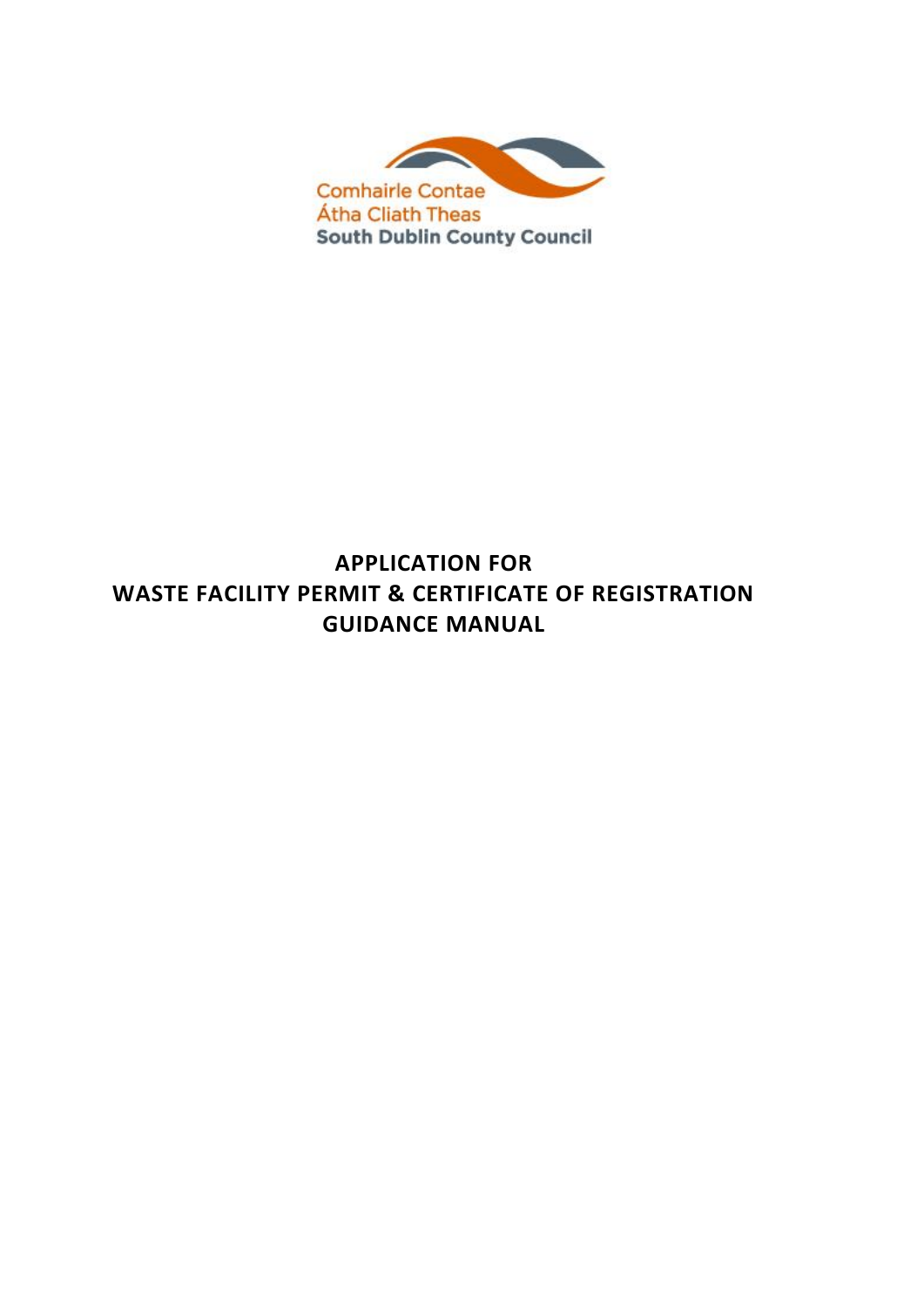# **DATA PROTECTION**

The European Parliament Directive (EU) 2016/680 is implemented by the Data Protection Act 2018. The Directive applies where personal data (manual and electronic) is concerned ie: data relating to a person. It also applies to data about individuals involved in companies but not to companies themselves. The Directive requires that data is accurate and, where necessary, kept up-to-date. Every reasonable step must be taken to ensure that data which is inaccurate or incomplete, having regard to the purposes for which it was collected or for which it is further processed, is erased or rectified.

Applicants for Waste Facility Permits and those who make submissions and objections are informed of the fact that any information they give to South Dublin County Council will be made publicly available, both at County Hall, Tallaght and on South Dublin County Councils website at [www.sdcc.ie.](http://www.sdcc.ie/) This is notified to applicants by means of a declaration of the Waste Facility Permit application form and to the public on the Waste Facility Permit search page on the aforementioned website.

South Dublin County Council provides that any data on a Waste Facility Permit application file relating to an individual may be inspected, once the application is validated, and the individual concerned may object to the information if it is inaccurate or incomplete, and may request that any such information be erased or rectified. A request may be made by completing, signing and submitting the specified Data Protection Request Form.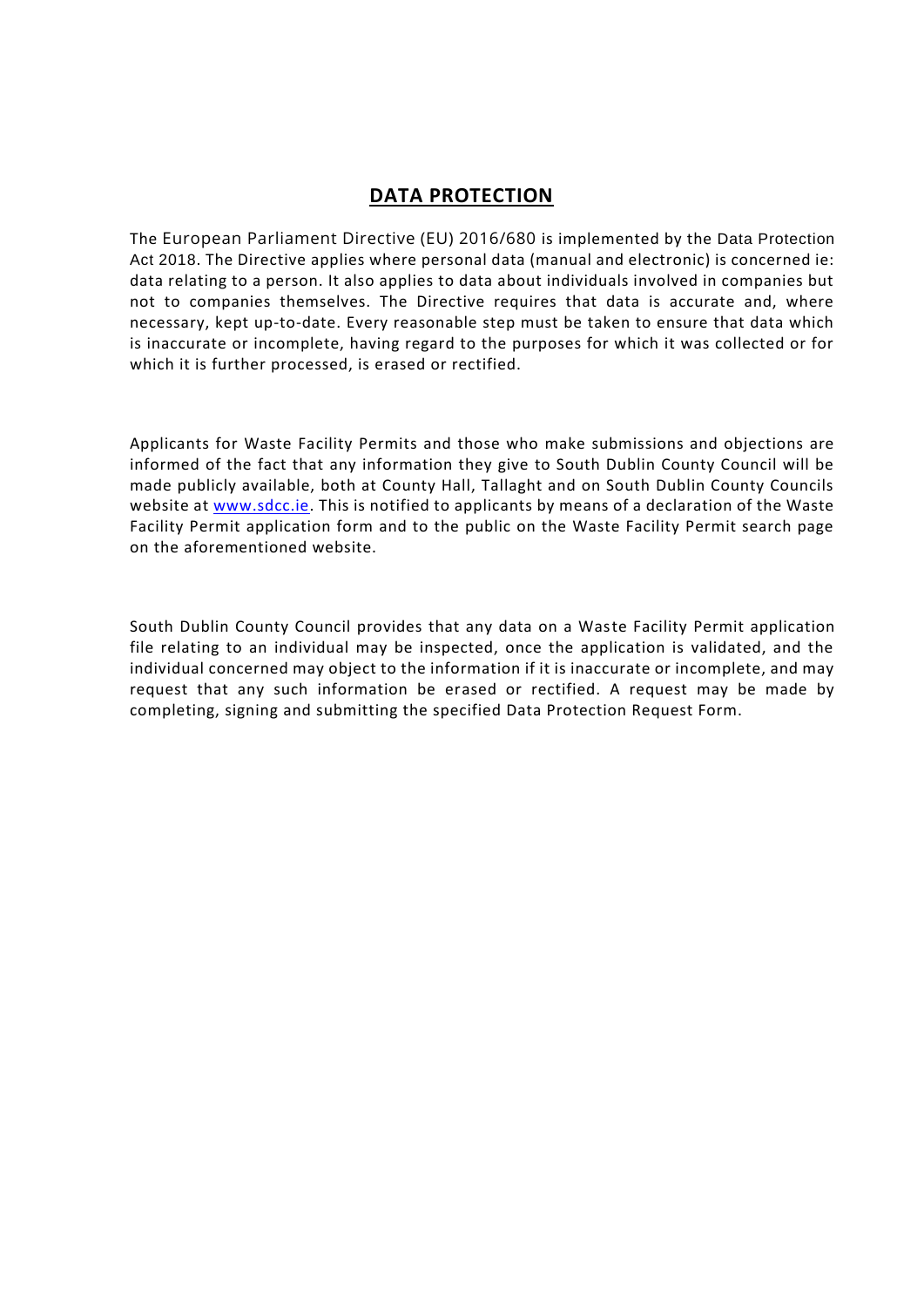### **Introduction**

This form is for the following purposes under the Waste Management (Facility Permit and Registration) Regulations 2007, as amended, (hereafter referred to as the Regulations);

- (a) The making of an application for a Waste Facility Permit
- (b) The making of an application for a Review of a Waste Facility Permit
- (c) The making of an application for a Certificate of Registration
- (d) The making of an application for Review of a Certificate of Registration

In order to make the application process as efficient as possible it may be necessary for the relevant Local Authority to contact the applicant or a representative for the applicant while processing the application. The application contact person (noted in B5) must have a good knowledge of the application form and the detail within.

## **Pre-Application Consultation**

It is recommended that pre-application consultation or discussions with the relevant Local Authority (in the case of a private sector application) or with the Agency (in the case of a Local Authority application) are undertaken before a formal submission of any of the above types of applications.

Where people want clarification under Article 11 of the Regulations, they should contact the Environmental Protection Agency for determination as to whether an activity requires a waste licence, waste facility permit, certificate of registration or none of these. [\(www.epa.ie\)](http://www.epa.ie/).

It is recommended that the application familiarise themselves with the application form and regulations before beginning to complete the application. In addition applicants need to be aware of the requirements of the relevant Waste Management Plan/s for the region or regions and the National Hazardous Waste Management Plan 2014 – 2020.

Waste Management plans are available to download from all Local Authority websites. The National Hazardous Waste Management Plan 2014 -2020 produced by the EPA is available on their website [www.epa.ie.](http://www.epa.ie/)

If you need to contact South Dublin County Council concerning your application, please email the Senior Executive Engineer at [wasteregulation@sdublincoco.ie](mailto:wasteregulation@sdublincoco.ie) or phone 01 4149000.

It is also recommended that you need to hold a separatepre-application meeting with the relevant Planning Authority to discuss any specific planning issues relating to the site.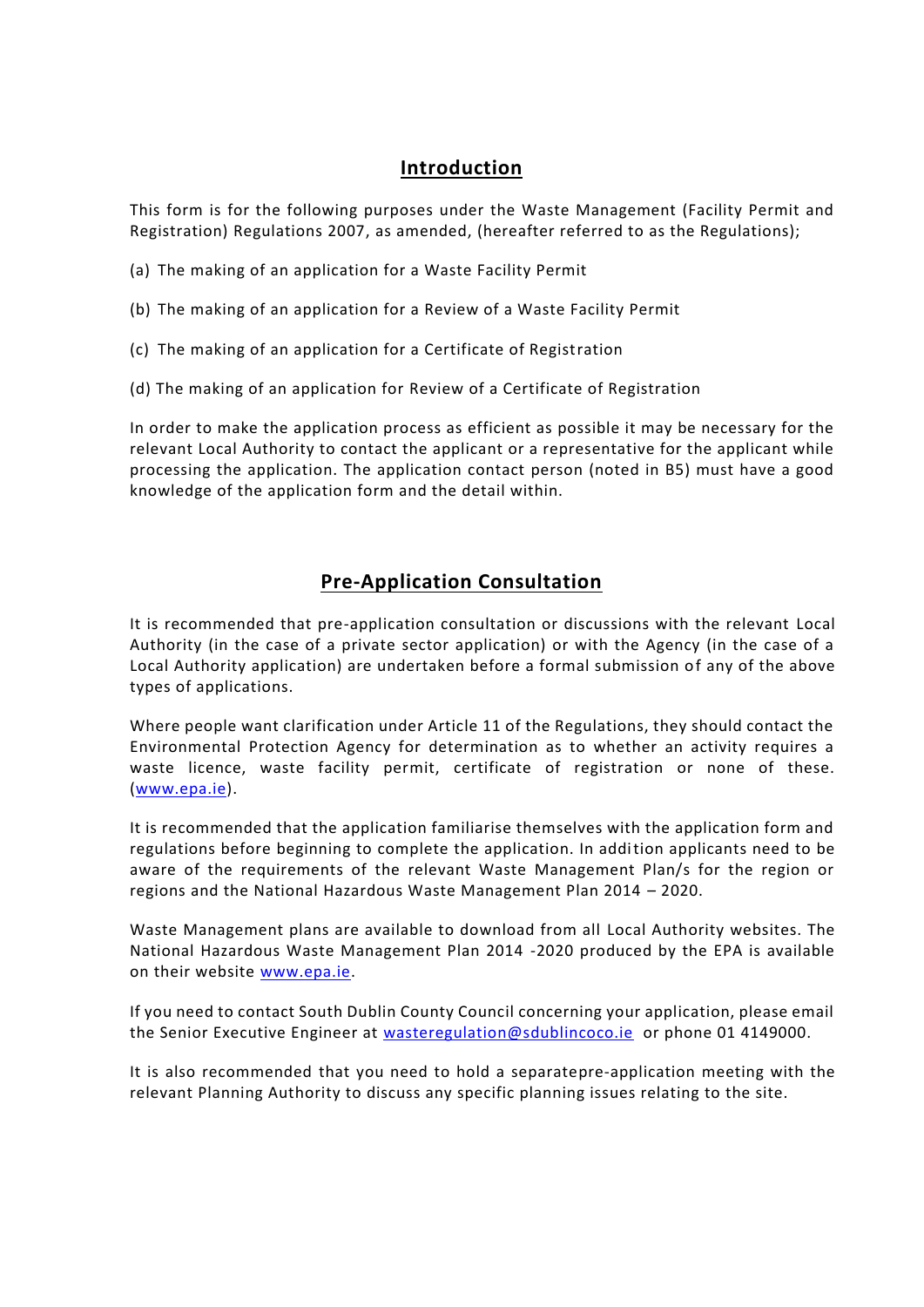## **Guidance on the Application Form**

An application for a Waste Facility Permit is made under Article 10 of the Regulations. The contents of an application and the information to accompany an application are specified in this Article.

An application for a Review of an existing Waste Facility Permit by a permit holder is made under Article 31.

An application for a Certificate of Registration is made under Article 37.

An application for a Review of a Certificate of Registration is made under Article 38.

The application form is designed in such a way as to set out these questions in a structured manner and not necessarily in the order presented in the Regulations.

All sections in this application form may not be relevant to every application, activity or type of applicant. However, the applicant should look carefully through the complete form and provide all relevant information. If any question is considered 'not applicable' enter N/A in the relevant box.

Applicants for a review of a waste facility permit or a certificate of registration sho uld provide all relevant information specific to the review. If any question is considered 'not applicable' enter N/A in the relevant box.

Additional attachments may be included to supply any further information supporting the application. Attachments should be clearly numbered, titled and paginated and must contain the required information as set out in the application form.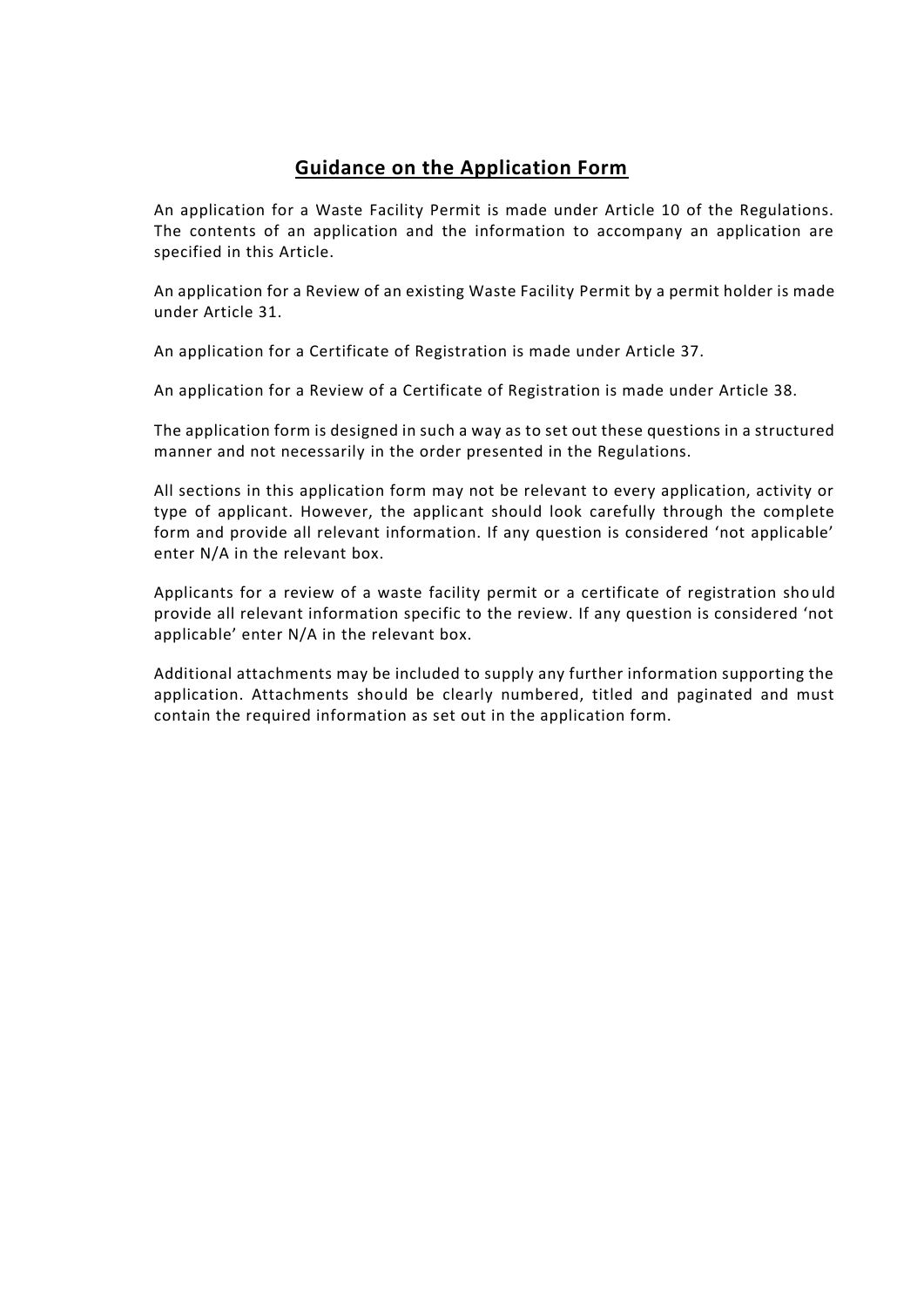Consistent measurement units must be used throughout the application form. Table 1 below, details the volume to weight conversion factors taken from the Waste Management (Landfill Levy) Regulations 2002.

| <b>Waste category</b>                                                                                                                                                              | <b>Typical waste types</b>                                                                                                                      | <b>Cubic metres</b><br>to tonnes -<br>multiply by: | <b>Cubic yards</b><br>to tonnes -<br>multiply by: |
|------------------------------------------------------------------------------------------------------------------------------------------------------------------------------------|-------------------------------------------------------------------------------------------------------------------------------------------------|----------------------------------------------------|---------------------------------------------------|
| Inactive or inert waste                                                                                                                                                            | Largely water insoluble and<br>non or very slowly<br>biodegradable: e.g. sand,<br>subsoil, concrete, bricks,<br>mineral fibres, fibreglass etc. | 1.5                                                | 1.15                                              |
| General industrial waste -<br>non-special, not<br>compacted.<br>(As compaction can                                                                                                 | Paper and plastics.<br>Card, pallets, plasterboard,<br>canteen waste, sawdust,<br>textiles, leather.                                            | 0.15<br>0.4                                        | 0.11<br>0.3                                       |
| significantly increase the<br>density of this category of<br>waste, if compacted<br>wastes are accepted it will<br>be necessary to uplift the<br>conversion factor<br>accordingly) | Timber, building and<br>construction wastes, factory<br>waste and sweepings, etc.                                                               | 0.6                                                | 0.46                                              |
|                                                                                                                                                                                    | Foundry sands, slags,<br>pulverised fuel ash, ashes<br>from waste incineration.                                                                 | 1.5                                                | 1.15                                              |
| Household waste - not<br>compacted                                                                                                                                                 | Non-special, non-inert wastes<br>from domestic premises,<br>including collected household<br>waste.                                             | 0.2                                                | 0.15                                              |
| Household waste -<br>compacted (includes all<br>bulk disposals)                                                                                                                    | Non-special, non-inert wastes<br>from domestic premises,<br>including collected household<br>waste.                                             | 0.4                                                | 0.30                                              |
| Commercial waste - not<br>compacted.<br>(As compaction can                                                                                                                         | Non-special, non-inert wastes<br>from shops, hospitals, leisure<br>centres, offices, etc., including                                            | 0.2                                                | 0.15                                              |
| significantly increase the<br>density of this category of<br>waste, if compacted<br>wastes are accepted it will<br>be necessary to uplift the<br>conversion factor<br>accordingly) | civic amenity waste, parks and<br>gardens waste, supermarket,<br>shop and restaurant waste,<br>general office waste.                            |                                                    |                                                   |
| Other wastes not<br>otherwise referred to                                                                                                                                          |                                                                                                                                                 | 1.0                                                | 0.76                                              |

**Table 1. Volume to weight conversion factors**

**Note:** If a consignment of waste falls into more than one of the categories specified in the above table, the higher conversion factor shall apply to all of the waste.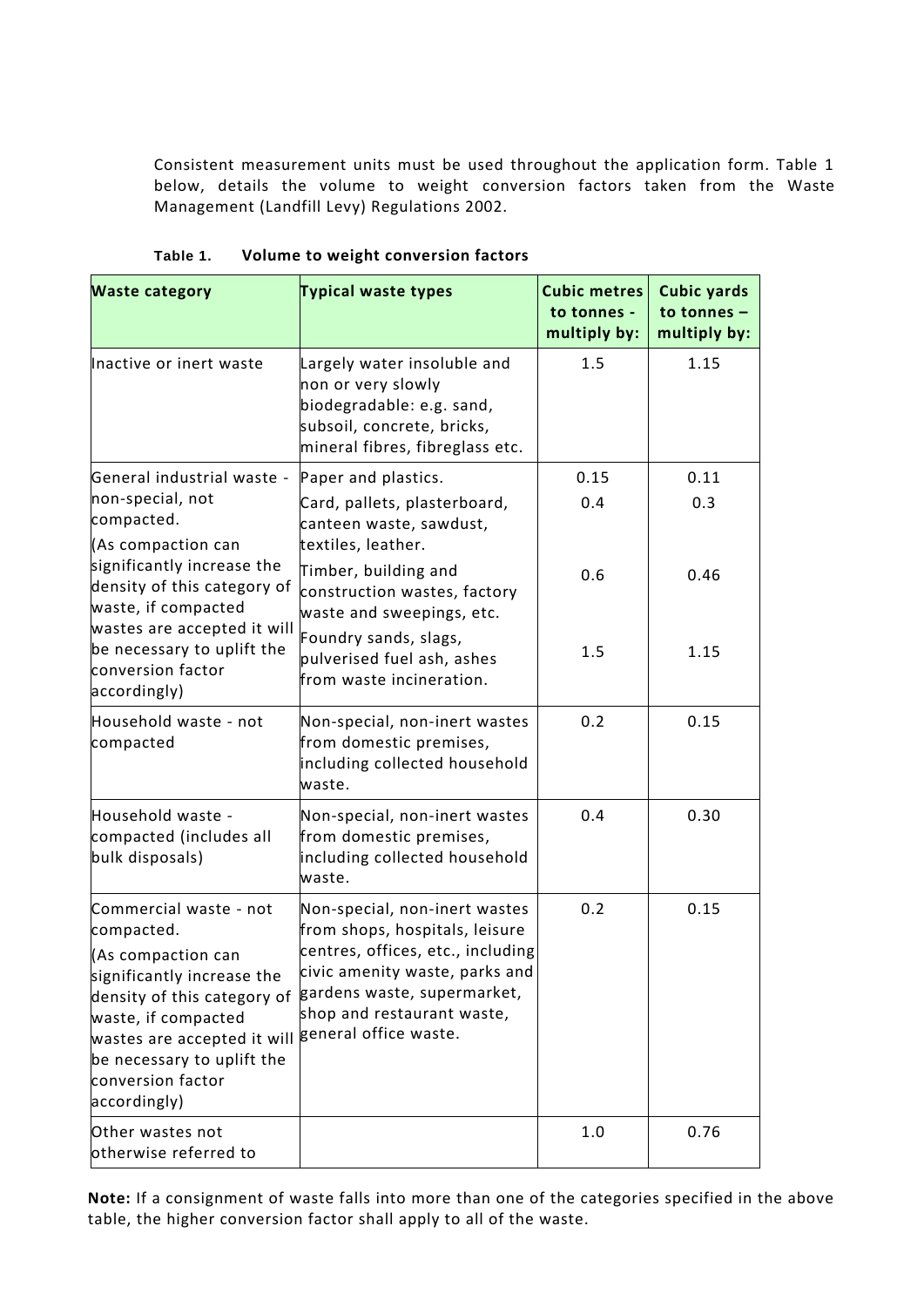# **B9 – Financial Commitment Discharge (Article 10(1)(s))**

The B9 allows a Local Authority to establish if the applicant is a 'fit and proper person' as defined in Article 5 of the Waste Management (Facility Permit and Registration) Regulations 2007, as amended.

"5 "fit and proper person" applies to a person if—

(c) in the opinion of the Agency or, as the case may be, the Local Authority, that person is likely to be in a position to meet any financial commitments or liabilities that the Agency or, as the case may be, the Local Authority reasonably considers will be entered into or incurred by him or her in carrying on the activity to which the waste facility permit

or, as the case may be, the certificate of registration relates or, as appropriate, will relate in accordance with the terms thereof or in consequence of ceasing to carry on that activity;"

The purpose of the B9 is to establish the applicants "financial ability to properly carry out waste handling / storage activity in a manner that will not cause environmental pollution or breach environmental standards". The form requires an opinion or a statement of advice to be given by an independent financial body as to their view based on the applicant's current ability to meet future financial requirements of the proposed permit application only. It does not refer to any activity which may take place by the applicant outside the scope of the permit application.

Within the B9, the word 'likely' is used in the context of the applicant is likely to be in position to meet any financial commitments or liabilities in accordance with the application. It does not establish a guarantee of the applicant's future viability. This document forms one part of the Waste Facility Permit Application that allows SDCC, in turn, to form its own opinion on whether the applicant is a "fit an proper person" in accordance with the above mentioned regulations.

In relation to financial costs, the B9 is concerned with the operating costs of the activity only and not the costs related to non-compliance or fines.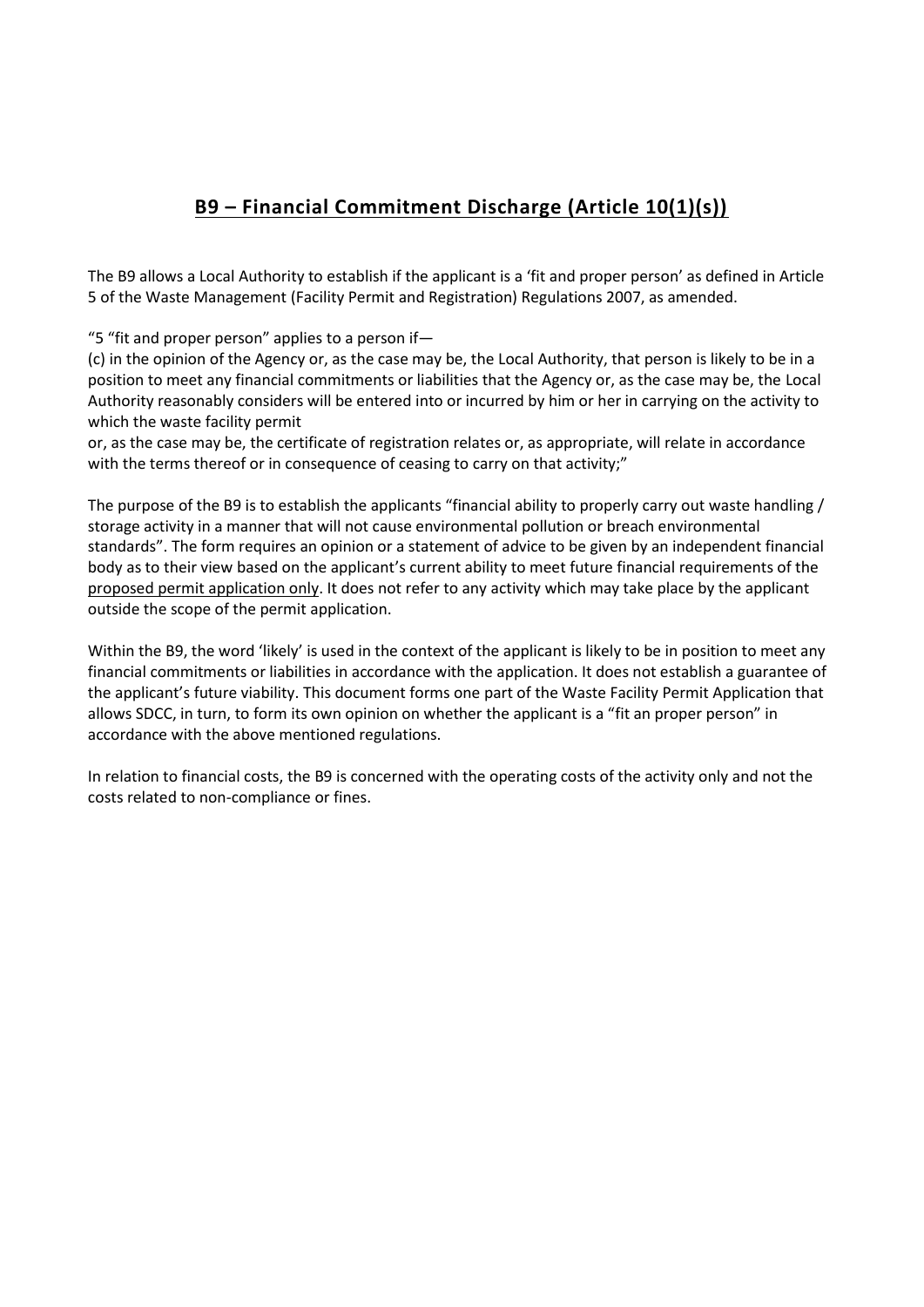### **DISPOSAL ACTIVITIES AS PER THE THIRD SCHEDULE OF THE WASTE MANAGEMENT ACT 1996, AS AMENDED.**

#### **THIRD SCHEDULE - DISPOSAL OPERATIONS**

- D1. Deposit into or on land (e.g. landfill).
- D2. Land treatment (e.g. biodegradation of liquid or sludge discards in soils etc).
- D3. Deep injection (e.g. Injection of pumpable discards into wells, salt domes or naturally occurring repositories etc.).
- D4. Surface impoundment (e.g. placement of liquid or sludge discards into pits, ponds or lagoons, etc).
- D5. Specially engineered landfill (e.g. placement into lined discrete cells which are capped and isolated from one another and the environment, etc)
- D6. Release into a water body except seas/oceans
- D7. Release to seas/oceans including sea-bed insertion
- D8. Biological treatment not specified elsewhere in this Schedule which results in final compounds or mixtures which are discarded by means of any of the operations numbered D1 to D12.
- D9. Physico-chemical treatment not referred to elsewhere in this Schedule which results in final compounds or mixtures which are discarded of by means of any of the operations numbered D1 to D12 (e.g. evaporation, drying, calcination, etc)
- D10. Incineration on land
- D11 Incineration at sea (this operation is prohibited by EU legislation and international conventions)
- D12. Permanent storage, (e.g. emplacement of containers in a mine, etc)
- D13. Blending or mixing prior to submission to any of the operations numbered from D1 to D12 (if there is no other D code appropriate, this can include preliminary operations prior to disposal including pre-processing such as, amongst others, sorting, crushing, compacting, pelletising, drying, shredding, conditioning or separating prior to submission to any of the operations numbered D1 to D12)
- D14. Repackaging prior to submission to any of the operations numbered D1 to D13
- D15. Storage pending any of the operations numbered D1 to D14 (excluding temporary storage (being preliminary storage according to the definition of 'collection' in storage 5(1)), pending collection, on the site where the waste is produced).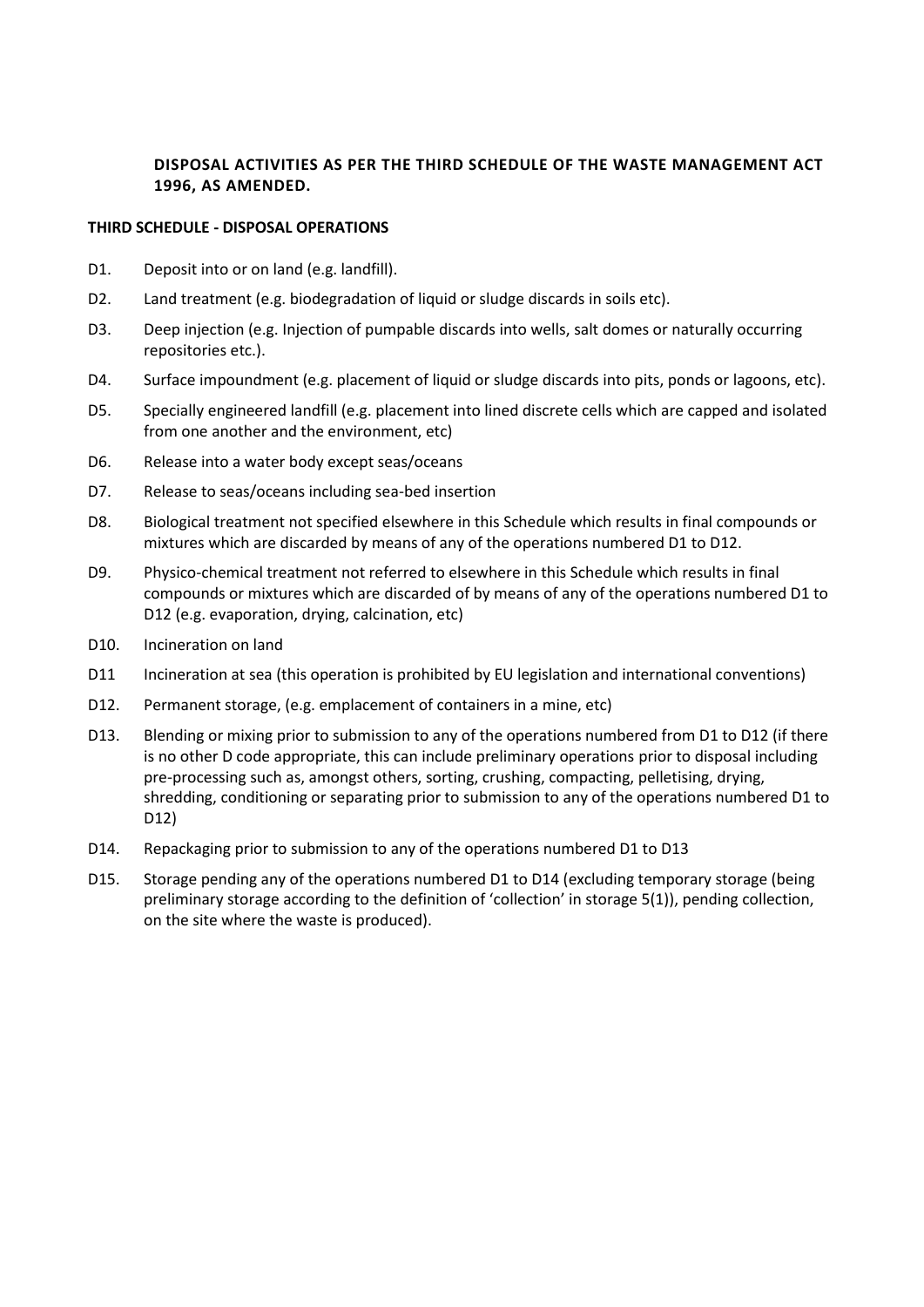#### **FOURTH SCHEDULE - WASTE RECOVERY ACTIVITIES**

**R 1** Use principally as a fuel or other means to generate energy: This includes incineration facilities dedicated to the processing of municipal solid waste only where their energy efficiency is equal to or above:

— 0.60 for installations in operation and permitted in accordance with applicable Community acts before 1 January 2009,

— 0.65 for installations permitted after 31 December 2008,

using the following formula, applied in accordance with the reference document on Best Available Techniques for Waste Incineration:

Energy efficiency =  $(Ep - (Ef + Ei)/(0.97x(Ew + Ef))$ 

where—

'Ep' means annual energy produced as heat or electricity and is calculated with energy in the form of electricity being multiplied by 2.6 and heat produced for commercial use multiplied by 1.1(GJ/year),

'Ef' means annual energy input to the system from fuels contributing to the production of steam (GJ/year),

'Ew' means annual energy contained in the treated waste calculated using the net calorific value of the waste (GJ/year),

'Ei' means annual energy imported excluding Ew and Bf(GJ/year), '0.97' is a factor accounting for energy losses due to bottom ash and radiation.

**R 2** Solvent reclamation/regeneration

**R 3** Recycling/reclamation of organic substances which are not used as solvents (including composting and other biological transformation processes), which includes gasification and pyrolisis using the components as chemicals

**R 4** Recycling/reclamation of metals and metal compounds

**R 5** Recycling/reclamation of other inorganic materials, which includes soil cleaning resulting in recovery of the soil and recycling of inorganic construction materials

**R 6** Regeneration of acids or bases

**R 7** Recovery of components used for pollution abatement

**R 8** Recovery of components from catalysts

**R 9** Oil re-refining or other reuses of oil

**R 10** Land treatment resulting in benefit to agriculture or ecological improvement

**R 11** Use of waste obtained from any of the operations numbered R 1 to R 10

**R 12** Exchange of waste for submission to any of the operations numbered R 1 to R 11 (if there is no other R code appropriate, this can include preliminary operations prior to recovery including pre-processing such as,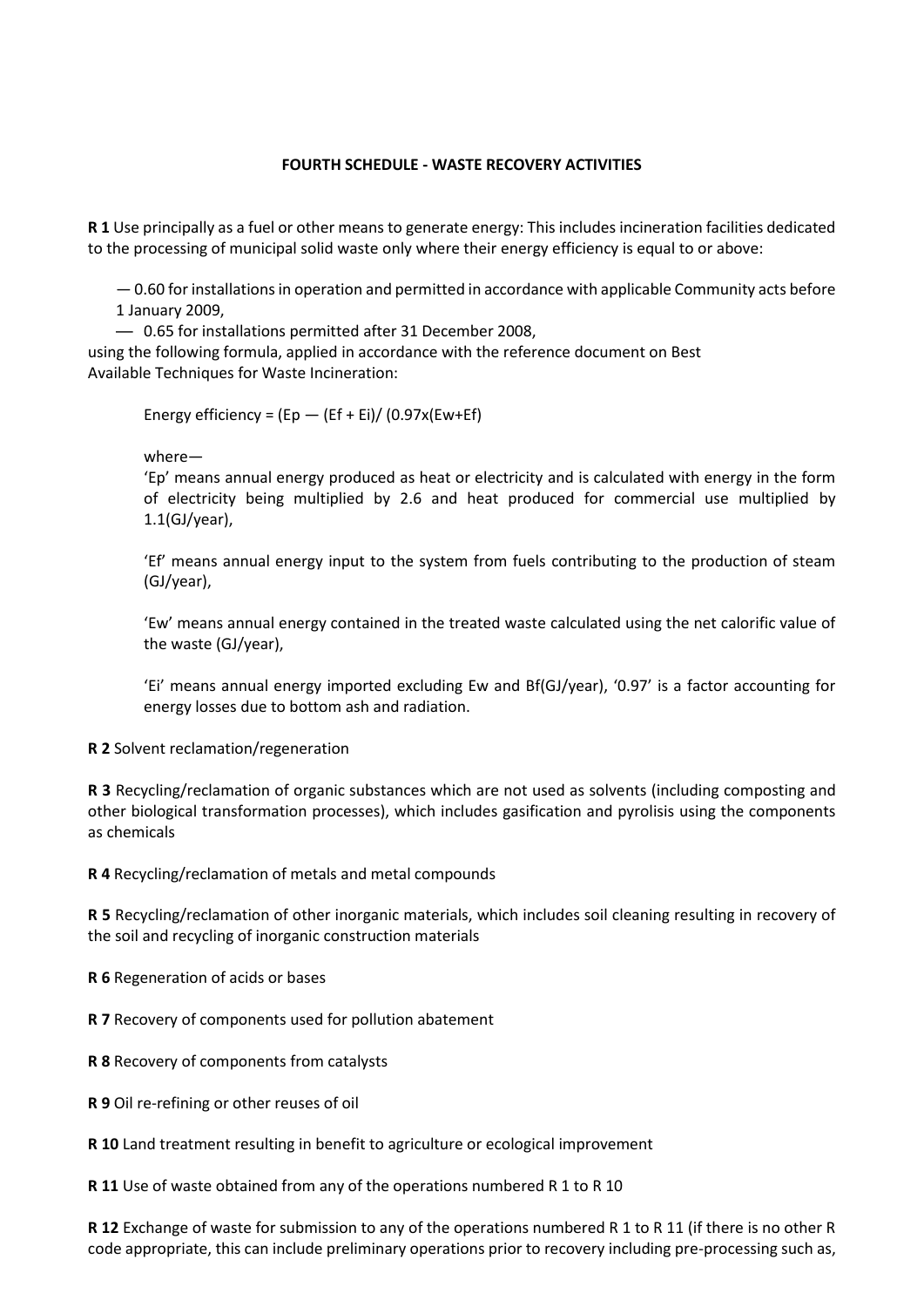amongst others, dismantling, sorting, crushing, compacting, pelletising, drying, shredding, conditioning, repackaging, separating, blending or mixing prior to submission to any of the operations numbered R1 to R11)

**R 13** Storage of waste pending any of the operations numbered R 1 to R12 (excluding temporary storage (being preliminary storage according to the definition of 'collection' in section 5(1)), pending collection, on the site where the waste is produced)".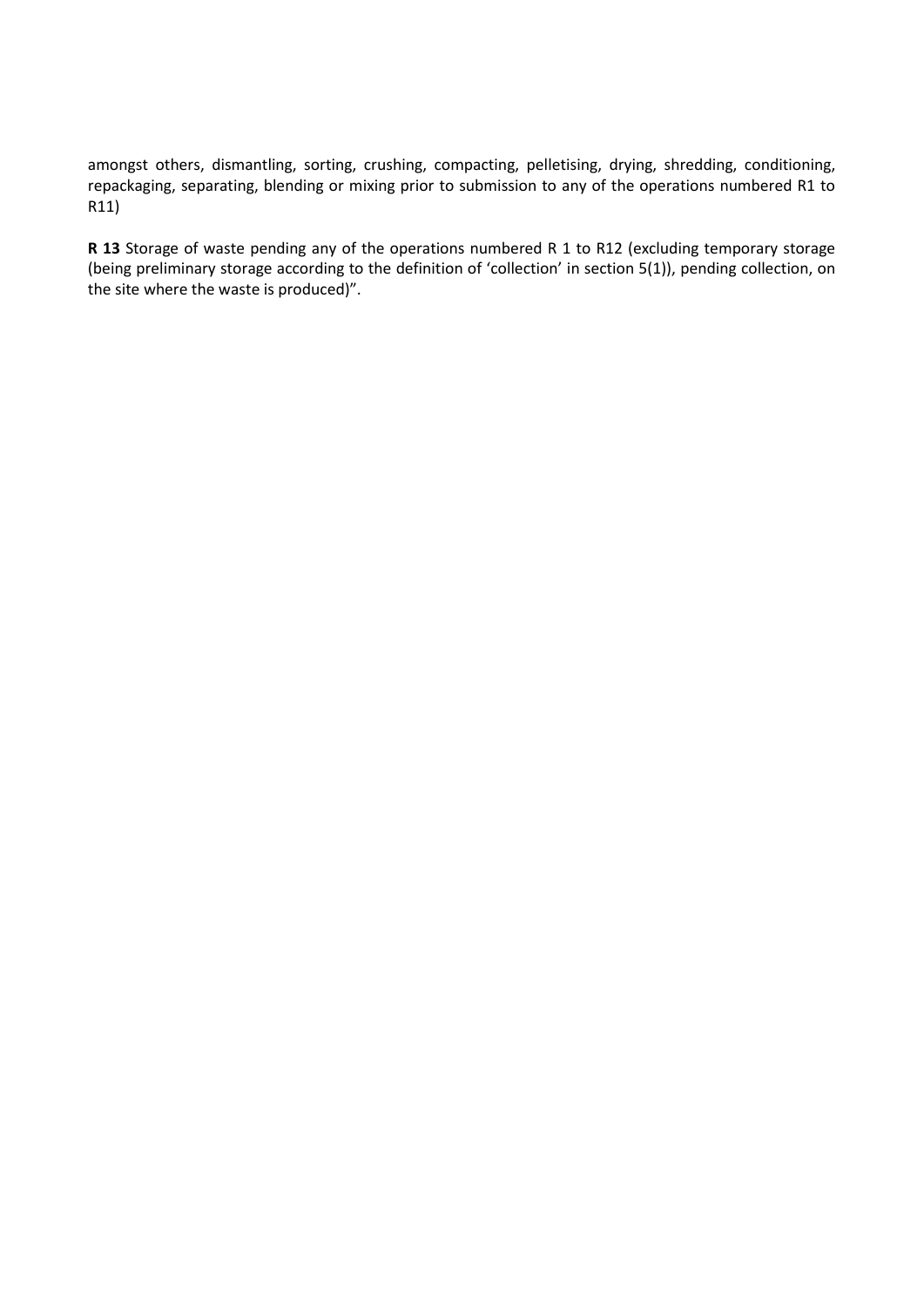## **IF APPLYING FOR A WASTE FACILITY PERMIT**

### **THIRD SCHEDULE** – PART 1

### **CLASSES OF ACTIVITY SUBJECT TO WASTE FACILITY PERMIT APPLICATION TO A LOCAL AUTHORITY**

Article 6

The carrying on by a person (other than a Local Authority) at a facility (other than a facility located in whole or in part in an area which is not within the functional area of a Local Authority) of any of the following activities, provided that –

- (a) the activity is not an activity which is carried on in, on or adjacent to, a facility at which a licensable activity is being carried on, and
- (b) In the cases of Class 5 and Class 6 the upper limits on the amount of waste, which may be accepted, shall relate to
	- (i) the total quantity of waste which has been received and is proposed to be accepted at the facility at any time, or
	- (ii) in the case of an activity which is carried on in, on or adjacent to, a facility at which a wasterelated activity is being carried on which is the subject of a waste facility permit or certificate of registration, the total quantity of waste which has been received at both the facility itself and all such facilities at any time.

| <b>CLASS</b><br>NO. | <b>DESCRIPTION</b>                                                                                                                                                                                                                                                                                                                                                                                                                                                                                                                                                                        |  |  |
|---------------------|-------------------------------------------------------------------------------------------------------------------------------------------------------------------------------------------------------------------------------------------------------------------------------------------------------------------------------------------------------------------------------------------------------------------------------------------------------------------------------------------------------------------------------------------------------------------------------------------|--|--|
| 1 <sub>1</sub>      | The reception and temporary storage, pending collection, other than by a Local<br>Authority, where not otherwise regulated by a waste licence or certificate of<br>registration, or exempted in accordance with the provisions of article 39 of the<br>Waste Management (Waste Electrical and Electronic Equipment) Regulations<br>$2005$ of $-$<br>(1) household hazardous waste (other than WEEE and mercury containing waste<br>or used batteries and accumulators) at a civic amenity facility, recycling centre or<br>central collection point where annual intake shall not exceed- |  |  |
|                     |                                                                                                                                                                                                                                                                                                                                                                                                                                                                                                                                                                                           |  |  |
|                     | (i)<br>in the case of liquid waste, 100,000 litres                                                                                                                                                                                                                                                                                                                                                                                                                                                                                                                                        |  |  |
|                     | (ii)<br>in the case of non-liquid waste, 100 tonnes.                                                                                                                                                                                                                                                                                                                                                                                                                                                                                                                                      |  |  |
|                     | (2) WEEE at any premises                                                                                                                                                                                                                                                                                                                                                                                                                                                                                                                                                                  |  |  |
|                     | for the purpose of onward transport and submission to recovery at an authorised<br>facility                                                                                                                                                                                                                                                                                                                                                                                                                                                                                               |  |  |
| 2.                  | The Reception, storage (including temporary storage) and recovery of waste<br>vehicles (other than end-of-life vehicles) having regard to the provisions of<br>articles 14 and 15 of the Waste Management (End-of-Life Vehicles) Regulations<br>2006 (S.I. No. 282 of 2006).                                                                                                                                                                                                                                                                                                              |  |  |
| 3.                  | The reception, treatment and recovery of WEEE (including removal of all fluids<br>and dismantling or disassembly or removal of WEEE substances, preparations<br>and components prior to treatment) in accordance with the provisions of articles<br>20 and 21 of the Waste Management (Waste Electrical and Electronic Equipment)<br>Regulations (S.I. No. 340 of 2005). Annual intake shall not exceed 10,000 tonnes<br>per annum.                                                                                                                                                       |  |  |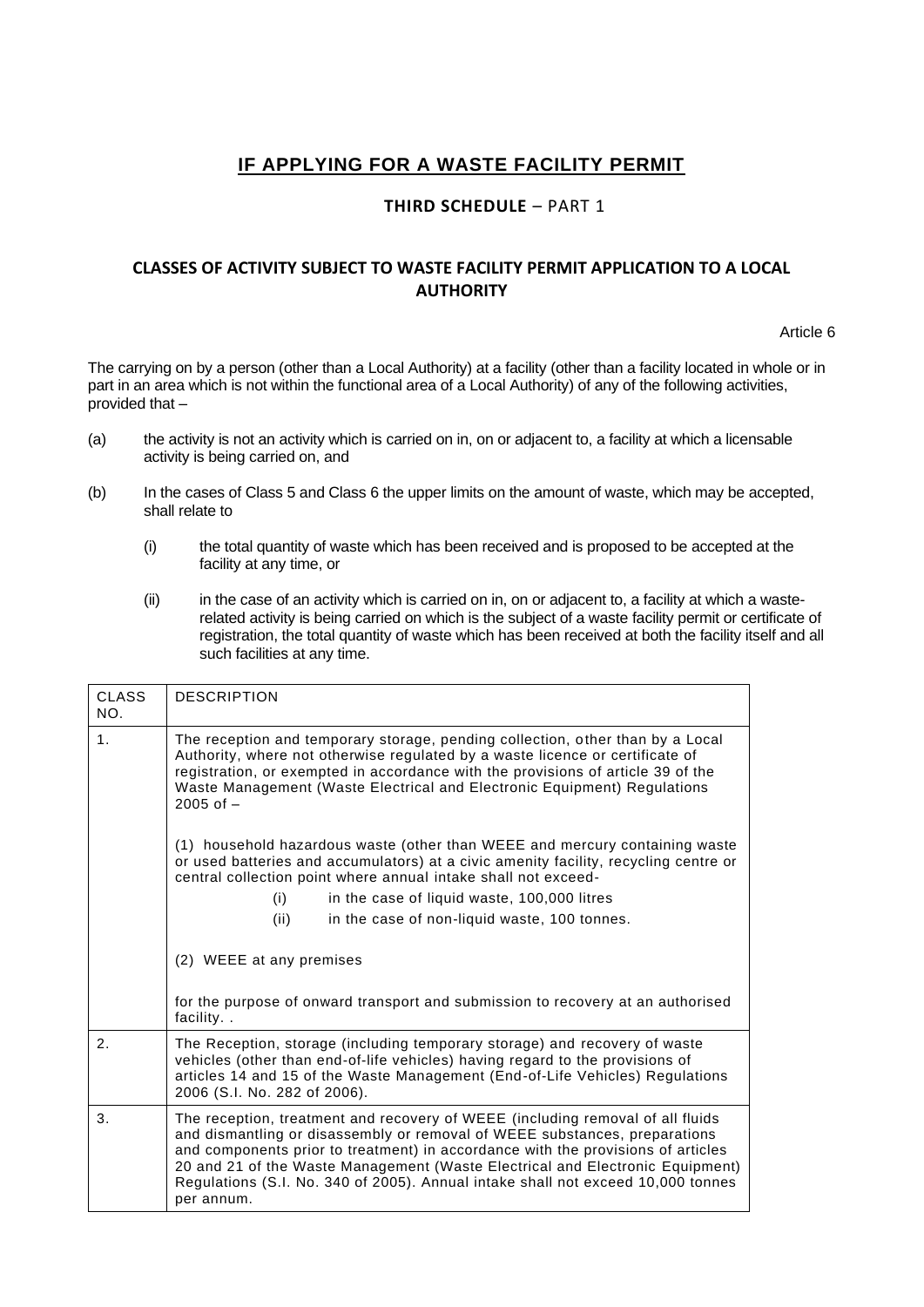| 4.  | The reception, storage and recovery of scrap metal, including scrap metal arising<br>from end-of-life vehicles, waste vehicles (other than end-of-life vehicles) and<br>WEEE where scrap metal from -                                                                                                                                            |
|-----|--------------------------------------------------------------------------------------------------------------------------------------------------------------------------------------------------------------------------------------------------------------------------------------------------------------------------------------------------|
|     | (1) end-of-life vehicles shall be subject to appropriate treatment and recovery<br>in accordance with the provisions of articles 14 and 15 of the Waste Management<br>(End-of-Life Vehicles) Regulations 2006 (S.I. No. 282 of 2006) prior to<br>acceptance at the scrap metal facility, and as appropriate,                                     |
|     | (2) waste vehicles (other than end-of-life vehicles) shall be subject to<br>appropriate treatment and recovery having regard to the provisions of articles 14<br>and 15 of the Waste Management (End-of-Life Vehicles) Regulations 2006 (S.I.<br>No. 282 of 2006) prior to acceptance at the scrap metal facility, and as<br>appropriate,        |
|     | WEEE shall be subject to appropriate treatment and recovery in accordance<br>(3)<br>with the provisions of articles 20, 21 and 22 of the Waste Management (Waste<br>Electrical and Electronic Equipment) Regulations 2005 (S.I. No. 340 of 2005)<br>prior to acceptance at the scrap metal facility.                                             |
| 5.  | Recovery of excavation or dredge spoil, comprising natural materials of clay, silt,<br>sand, gravel or stone and which comes within the meaning of inert waste,<br>through deposition for the purposes of the improvement or development of land,<br>where the total quantity of waste recovered at the facility is less than 100,000<br>tonnes. |
| 6.  | Recovery of inert waste (other than excavations or dredgings comprising natural<br>materials of clay, silt, sand, gravel or stone) through deposition for the purposes<br>of the improvement or development of land, where the total quantity of waste<br>recovered at the facility is less than 50,000 tonnes.                                  |
| 7.  | Recovery of inert waste arising from construction and demolition activity,<br>including concrete, bricks, tiles, or other such similar material, at a facility<br>(excluding land improvement or development) where -                                                                                                                            |
|     | (a) the annual intake shall not exceed 50,000 tonnes, and                                                                                                                                                                                                                                                                                        |
|     | (b) the maximum quantity of residual waste consigned from the facility for<br>collection, onward transport and submission to disposal at an authorised facility<br>shall not exceed 15% of the annual intake.                                                                                                                                    |
| 8.  | The reception, storage and biological treatment of biowaste at a facility where -                                                                                                                                                                                                                                                                |
|     | (a) the maximum amount of compost and biowaste held at the facility does not<br>exceed 6,000 cubic metres at any time, and                                                                                                                                                                                                                       |
|     | (b) the annual intake shall not exceed 10,000 tonnes.                                                                                                                                                                                                                                                                                            |
| 9.  | The reception, temporary storage and recovery of used batteries and<br>accumulators where-                                                                                                                                                                                                                                                       |
|     | (a) from 26 September 2008, the treatment and recycling of used<br>batteries and accumulators meets the requirements of article 12 of<br>Directive 2006/66/EC on batteries and accumulators and waste batteries<br>and accumulators, and                                                                                                         |
|     | (b) the annual intake shall not exceed 1,000 tonnes.                                                                                                                                                                                                                                                                                             |
| 10. | The recovery of waste (not mentioned elsewhere in this part of the third<br>schedule), other than hazardous waste or an activity specified in Category 5 of<br>Annex I of Council Directive 96/61/EC, where -                                                                                                                                    |
|     | (a) the annual intake does not exceed 50,000 tonnes, and                                                                                                                                                                                                                                                                                         |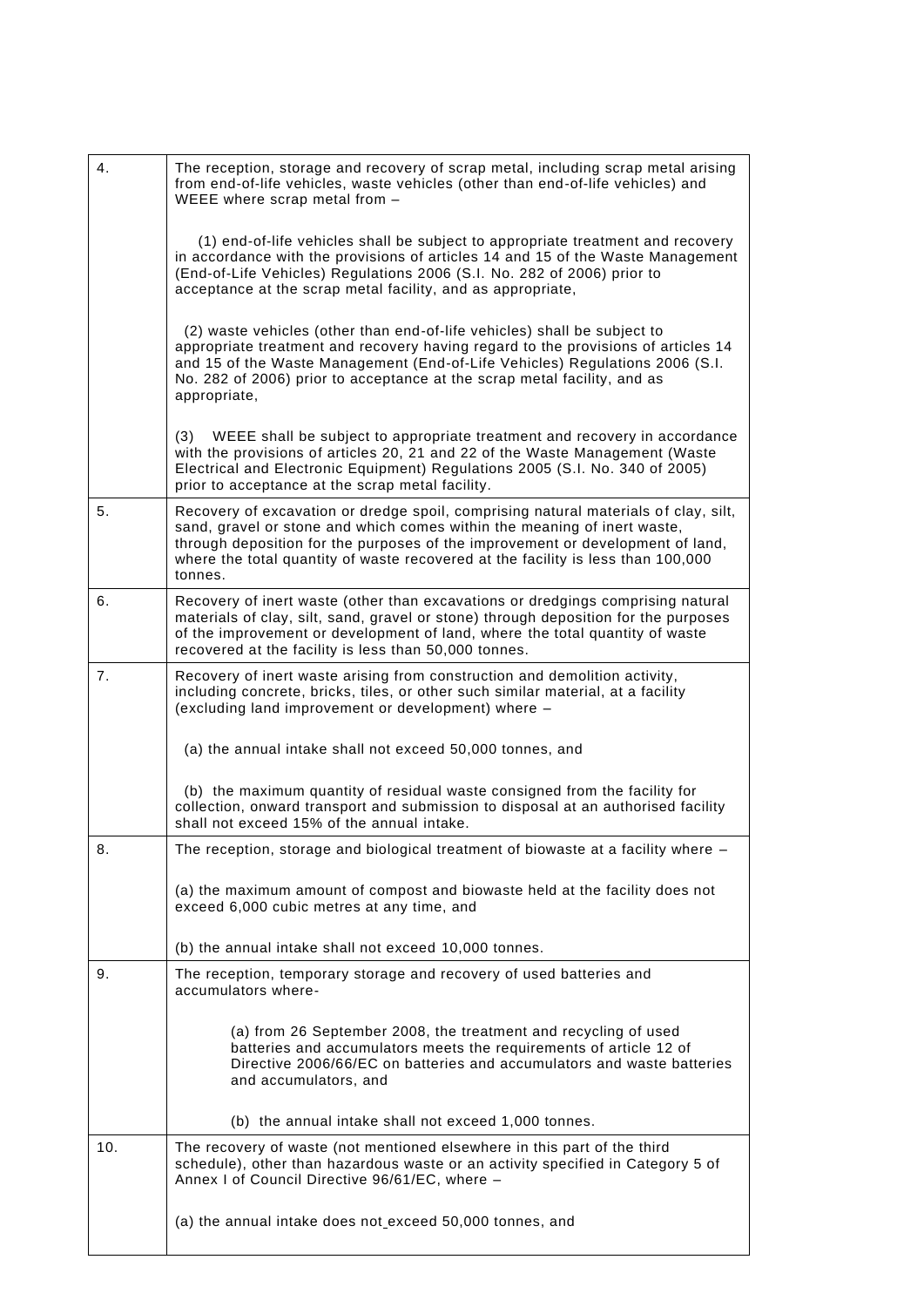|                 | (b) the maximum quantity of residual waste consigned from the facility for onward<br>transport and submission to disposal at an authorised facility shall not exceed<br>15% of the annual intake.                                                                                       |
|-----------------|-----------------------------------------------------------------------------------------------------------------------------------------------------------------------------------------------------------------------------------------------------------------------------------------|
| 11.             | The reception, storage and transfer of waste (other than hazardous waste) for<br>disposal at a facility (other than a landfill facility) where the annual intake does<br>not exceed 7,500 tonnes.                                                                                       |
| 12 <sub>1</sub> | The collection and storage (including the temporary storage) and the appropriate<br>treatment and recovery of end of life vehicles in accordance with the provisions<br>of articles 14 and 15 of the Waste Management (End-of-Life Vehicles)<br>Regulations 2006 (S.I. No 282 of 2006). |
| 13.             | Non-hazardous non-inert facilities under Directive 2006/21/EC of the European Parliament<br>and of the Council of 15 March 2006 on the management of waste from extractive<br>industries                                                                                                |

Note: Where the waste-related activities being undertaken within a facility encompass a number of the classes as set out within Part I of the third schedule, the quantity of waste concerned shall be taken as meaning the total quantity of waste accepted at the facility taking account of inputs relating to all classes of activity and compared to the threshold of the principal class.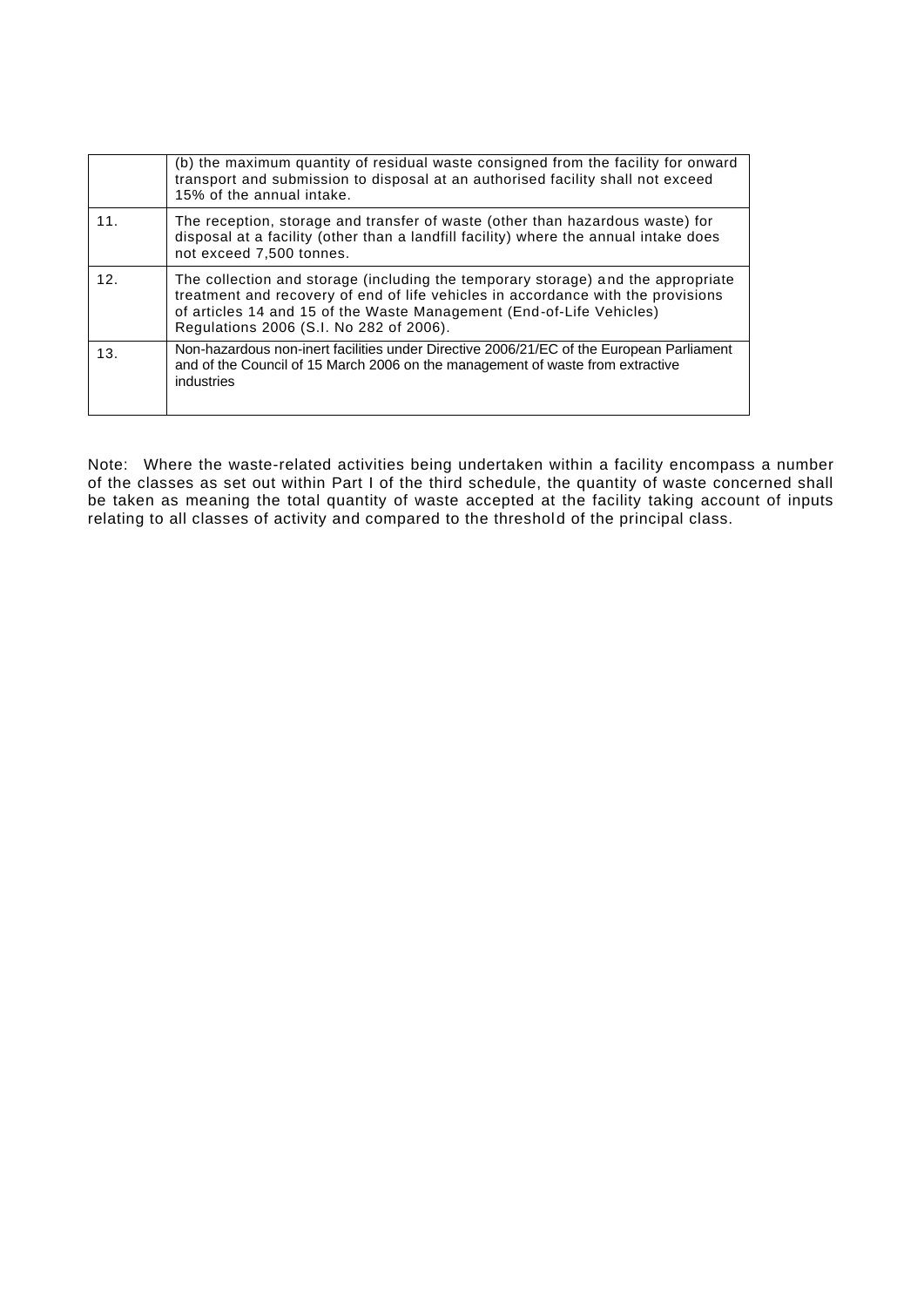# **IF APPLYING FOR A CERTIFICATE OF REGISTRATION**

#### **THIRD SCHEDULE - PART II**

#### **CLASSES OF ACTIVITY SUBJECT TO REGISTRATION WITH LOCAL AUTHORITY OR THE AGENCY**

Article 6

The carrying on by a person at a facility of any of the following activities, provided that  $-$ 

- (1) the activity is not an activity which is carried on in, on or adjacent to, a facility at which a licensable activity is being carried on, and
- (2) In the cases of Class 5 and Class 6, the upper limits on the amount of waste, which may be accepted, shall relate to -
	- (a) the total quantity of waste which has been received and is proposed to be accepted at the facility at any time, or
	- (b) in the case of an activity which is carried on in, on or adjacent to, a facility at which a waste-related activity is being carried on which is the subject of a waste facility permit or certificate of registration, the total quantity of waste which has been received at both the facility itself and all such facilities at any time.

| <b>CLASS</b><br>NO. | <b>DESCRIPTION</b>                                                                                                                                                                                                                                                                                                                                                                                                                                                 |
|---------------------|--------------------------------------------------------------------------------------------------------------------------------------------------------------------------------------------------------------------------------------------------------------------------------------------------------------------------------------------------------------------------------------------------------------------------------------------------------------------|
| 1.                  | The storage, pending collection, of household hazardous waste (other than<br>WEEE) at a civic amenity facility, recycling centre or central collection point,<br>where not otherwise regulated by a waste licence or waste facility permit for<br>the purpose of onward transport and submission to recovery at an authorised<br>facility where-                                                                                                                   |
|                     | (a) annual intake shall not exceed -                                                                                                                                                                                                                                                                                                                                                                                                                               |
|                     | (i) in the case of liquid waste, 25,000 litres                                                                                                                                                                                                                                                                                                                                                                                                                     |
|                     | (ii) in the case of non-liquid waste, 25 tonnes, and                                                                                                                                                                                                                                                                                                                                                                                                               |
|                     | (b) the maximum period of storage of waste does not exceed 30 days.                                                                                                                                                                                                                                                                                                                                                                                                |
| 2.                  | The reception and temporary storage of waste (other than WEEE) deposited<br>by members of the public at a central collection point (including a temporary<br>central collection point) when such activity is undertaken by, on behalf of, or<br>with the approval of the Local Authority, where the maximum amount of waste<br>stored at any time does not exceed 1,000 tonnes.                                                                                    |
| 3.                  | The reception and interim storage of crashed or immobilised vehicles, other<br>than end-of-life-vehicles, pending decisions by the registered owners of these<br>vehicles, or as appropriate, by an authorised person of a Local Authority, or a<br>member of An Garda Síochána on whether the vehicles are to be classed as<br>end-of-life vehicles. The number of vehicles stored at any one time shall not<br>exceed 6 at any one location and at any one time. |
| 4.                  | Reception and temporary storage, for a period not exceeding 30 days, pending<br>collection for recovery of -                                                                                                                                                                                                                                                                                                                                                       |
|                     | (a) less than 1000 kilograms of used batteries and accumulators other than<br>waste specified in paragraph (b), or                                                                                                                                                                                                                                                                                                                                                 |
|                     | (b) less than 10 tonnes of used automatic batteries and accumulators, or used<br>industrial batteries and accumulators, or                                                                                                                                                                                                                                                                                                                                         |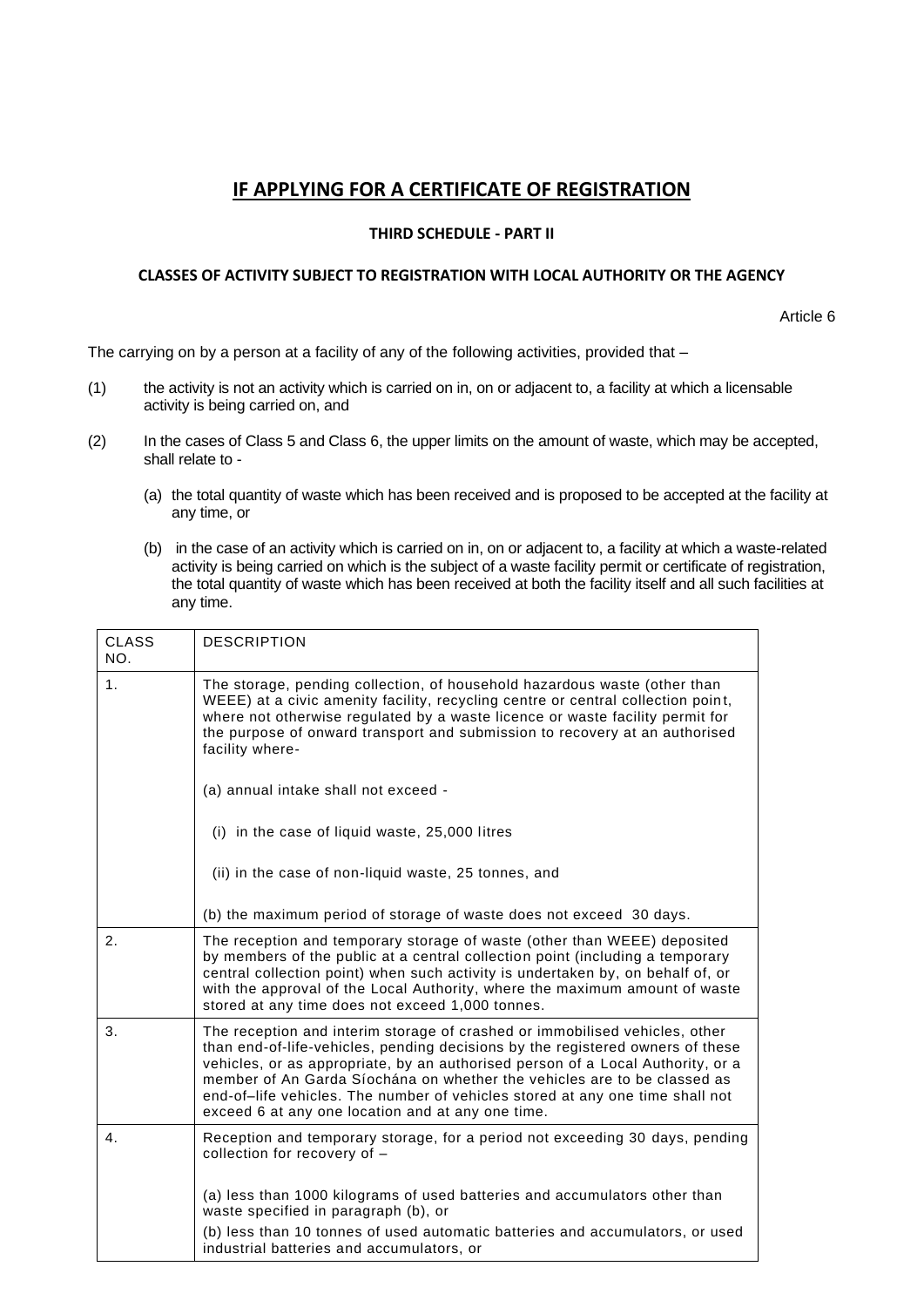|     | (b) less than 1 tonne of discarded equipment containing chlorofluorocarbons                                                                                                                                                                                                                                                                 |
|-----|---------------------------------------------------------------------------------------------------------------------------------------------------------------------------------------------------------------------------------------------------------------------------------------------------------------------------------------------|
|     | (other than WEEE), or                                                                                                                                                                                                                                                                                                                       |
|     | (c) less than                                                                                                                                                                                                                                                                                                                               |
|     | (i) 540 cubic metres of household WEEE, other than waste specified in<br>sub paragraphs (ii) and (iii),                                                                                                                                                                                                                                     |
|     | (ii) 12,000 units of WEEE categories in accordance with Category 5 of<br>the first schedule of the Waste Management (Waste Electrical and<br>Electronic Equipment) Regulations, 2005 (S.I. No. 340 of 2005) or, as<br>appropriate                                                                                                           |
|     | (iii) 300 kilograms of mobile phones,                                                                                                                                                                                                                                                                                                       |
|     | for the purpose of onward transport to an authorised treatment facility of<br>WEEE when undertaken in accordance with the requirements of article 39 of<br>the Waste Management (Waste Electrical and Electronic Equipment)<br>Regulations 2005.                                                                                            |
| 5.  | Recovery of excavation or dredge spoil, comprising natural materials of clay,<br>silt, sand, gravel or stone and which comes within the meaning of inert waste,<br>through deposition for the purposes of the improvement or development of<br>land and the total quality of waste recovered at the site shall not exceed<br>25,000 tonnes. |
| 6.  | Recovery of inert waste (other than excavations or dredgings comprising<br>natural materials of clay, silt, sand, gravel or stone), for the purpose of the<br>improvement or development of land and the total quantity of waste recovered<br>at the site shall not exceed 10,000 tonnes.                                                   |
| 7.  | Recovery of inert waste arising from construction and demolition activity,<br>including concrete, bricks, tiles, or other such similar material, at a facility<br>(excluding the improvement or development of land) where -<br>(a) the annual intake shall not exceed 10,000 tonnes, and                                                   |
|     | (b) the maximum quantity of residual waste consigned from the facility for<br>submission to disposal at an authorised facility shall not exceed 15% of the<br>annual intake.                                                                                                                                                                |
| 8   | This is a spare class.                                                                                                                                                                                                                                                                                                                      |
| 9   | The storage at the place of extraction, for an indefinite length of time to await<br>possible use for site restoration of waste material arising from quarrying or<br>excavation where $-$                                                                                                                                                  |
|     | (a) conditions on waste management have not been imposed under section<br>261 of the Planning and Development Act 2000 (No. 30 of 2000), and                                                                                                                                                                                                |
|     | (b) such material is in a chemically unaltered state.                                                                                                                                                                                                                                                                                       |
| 10. | The reception, storage and transfer of waste by a Local Authority, not<br>mentioned elsewhere in this schedule, where the annual intake does not<br>exceed 10,000 tonnes, and -                                                                                                                                                             |
|     | (a) the maximum amount of waste dispatched from the facility for onward<br>transport and disposal does not exceed 1,500 tonnes per annum, and                                                                                                                                                                                               |
|     | (b) a period of storage of waste for disposal does not exceed 30 days.                                                                                                                                                                                                                                                                      |
| 11. | The reception, storage and biological treatment of biowaste by a Local<br>Authority, not mentioned elsewhere in this schedule, where -                                                                                                                                                                                                      |
|     | the annual intake does not exceed 5,000 tonnes, and<br>(a)                                                                                                                                                                                                                                                                                  |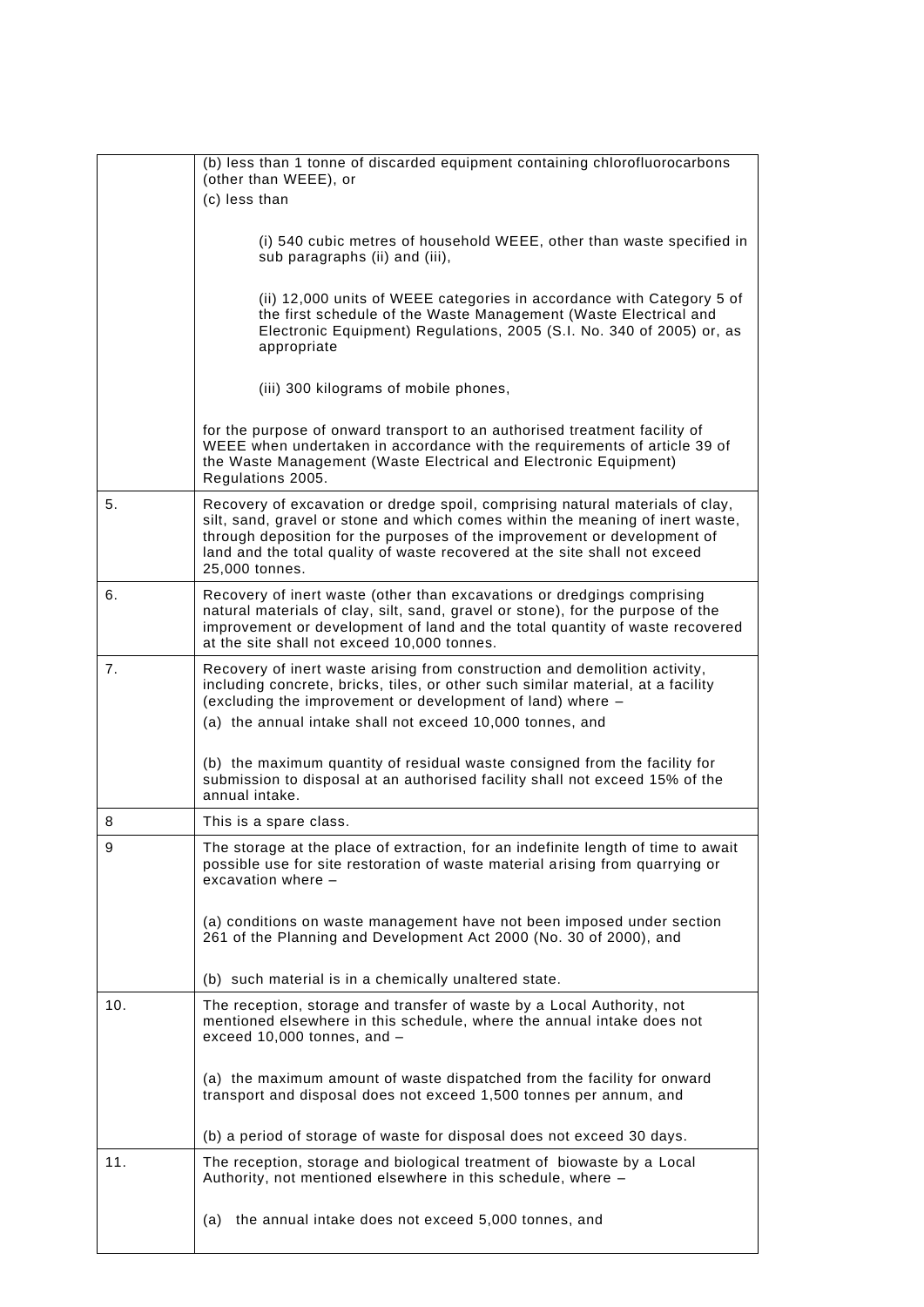|     | (b) the maximum amount of biowaste, compost and digestate held at a<br>composting facility does not exceed 2,000 tonnes at any time.                                                                                                                                                                                                                                                                                                                                           |
|-----|--------------------------------------------------------------------------------------------------------------------------------------------------------------------------------------------------------------------------------------------------------------------------------------------------------------------------------------------------------------------------------------------------------------------------------------------------------------------------------|
| 12. | The storage and biological treatment on the premises where it is produced, of<br>biowaste, where -                                                                                                                                                                                                                                                                                                                                                                             |
|     | the amount stored and treated does not exceed 50 tonnes per annum,<br>(a)<br>and                                                                                                                                                                                                                                                                                                                                                                                               |
|     | (b) the maximum amount of biowaste, compost and digestate held at the<br>facility at any time does not exceed 20 tonnes.                                                                                                                                                                                                                                                                                                                                                       |
| 13  | Recovery of organic waste, other than manure and sludge when used in<br>agriculture for the purposes of benefit to agriculture or ecological<br>improvement, where the total quantity of organic waste recovered at the<br>facility shall not exceed 1,000 tonnes per annum.                                                                                                                                                                                                   |
| 14. | The reception and temporary storage of $-$                                                                                                                                                                                                                                                                                                                                                                                                                                     |
|     | waste, returned or recovered refrigerant gases in refrigerant containers,<br>(a)<br>or                                                                                                                                                                                                                                                                                                                                                                                         |
|     | waste, returned or recovered halons in halon containers, or<br>(b)                                                                                                                                                                                                                                                                                                                                                                                                             |
|     | (c) waste, returned or recovered fluorinated greenhouse gases in fluorinated<br>greenhouse gas containers,                                                                                                                                                                                                                                                                                                                                                                     |
|     | pending collection or onward transport prior to submission to recycling,<br>reclamation or destruction in accordance with the relevant legislative<br>requirements for the specific type of refrigerant gas, halon or fluorinated<br>greenhouse gas, where recovery has the meaning assigned to it under<br>Regulation (EC) No. 2037/2000 and Regulation (EC) No. 842/2006, and where<br>the total quantity stored at any one time on a premises does not exceed 18<br>tonnes. |

Note: Where the waste-related activities being undertaken within a facility encompass a number of the classes as set out within part II of the third schedule, the quantity of waste concerned shall be taken as meaning the total quantity of waste accepted at the facility taking account of inputs relating to all classes of activity and compared to the threshold of the principal class.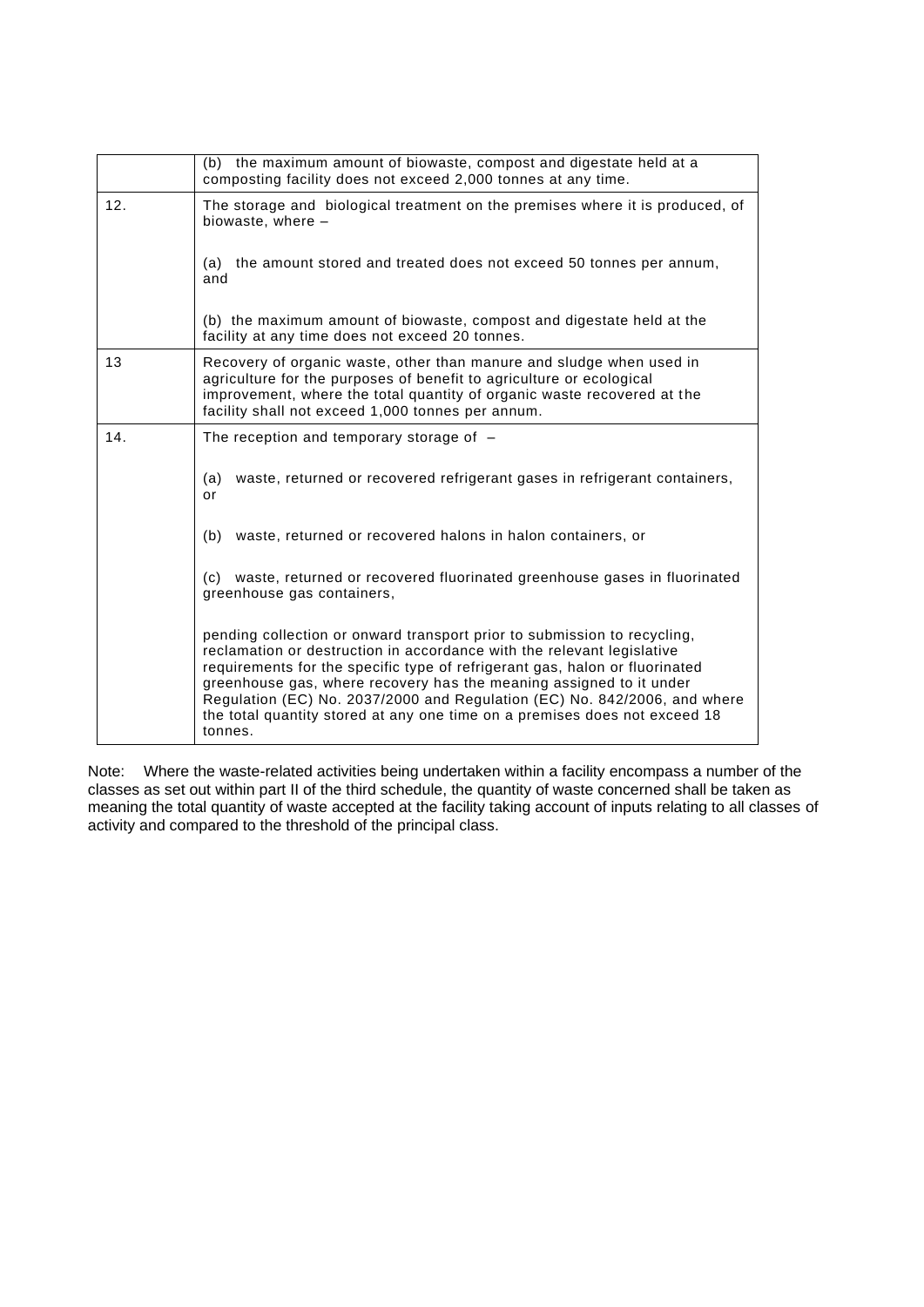# **FOURTH SCHEDULE - PART I**

### **GENERAL RULES IN RESPECT OF REGISTERED ACTIVITIES**

#### **Article 32**

- (1) A Registration holder shall demonstrate within the application for a Certificate of registration the manner in which it is proposed to comply in all respects with the particulars of the Rules of this schedule, unless as may otherwise agreed in writing by the Local Authority or, as the case may be, the Agency.
- (2) Any emissions from the recovery or disposal activity concerned (including both storage and temporary storage) shall not result in contravention of any relevant standard, including any standard for an environmental medium, or any relevant emission limit value, prescribed under any enactment.
- (3) The registration holder shall ensure that all recovery and disposal of waste (including both storage and temporary storage) is undertaken in a manner which does not endanger human health.
- (4) Waste shall only be accepted by the registration holder at the site between 0800 and 1800 hours, Monday to Friday inclusive, and between 0800 and 1400 hours on Saturdays unless otherwise approved in writing by the relevant Local Authority or, as the case may be, the Agency.
- (5) The registration holder shall put in place appropriate procedures relating to the acceptance of waste at the facility, including
	- (i) waste inspection procedures,
	- (ii) waste acceptance and handling procedures,
	- (iii) waste characterisation and waste quarantine procedures,
	- (iv) other appropriate procedures and arrangements relating to the acceptance of waste, and
	- (v) measures to ensure compliance with article 6 of these Regulations.
- (6) The registration holder shall put in place appropriate procedures relating to the supervision of the storage, recovery or disposal activity.
- (7) The registration holder shall ensure that all waste accepted at the facility has been collected and transported in accordance with Section 34 of the Act and the Waste Management (Collection Permit) Regulations, 2007.
- (8) The registration holder shall take all necessary measures relating to prevention of unauthorised waste activities and the establishment of controls on entry to the facility, including the rejection of all waste arriving at the facility where the vehicle does not possess the requisite authorisation to permit the collection and transportation of waste in accordance with Section 34 of the Act and the Waste Management (Collection Permit) Regulations, 2006.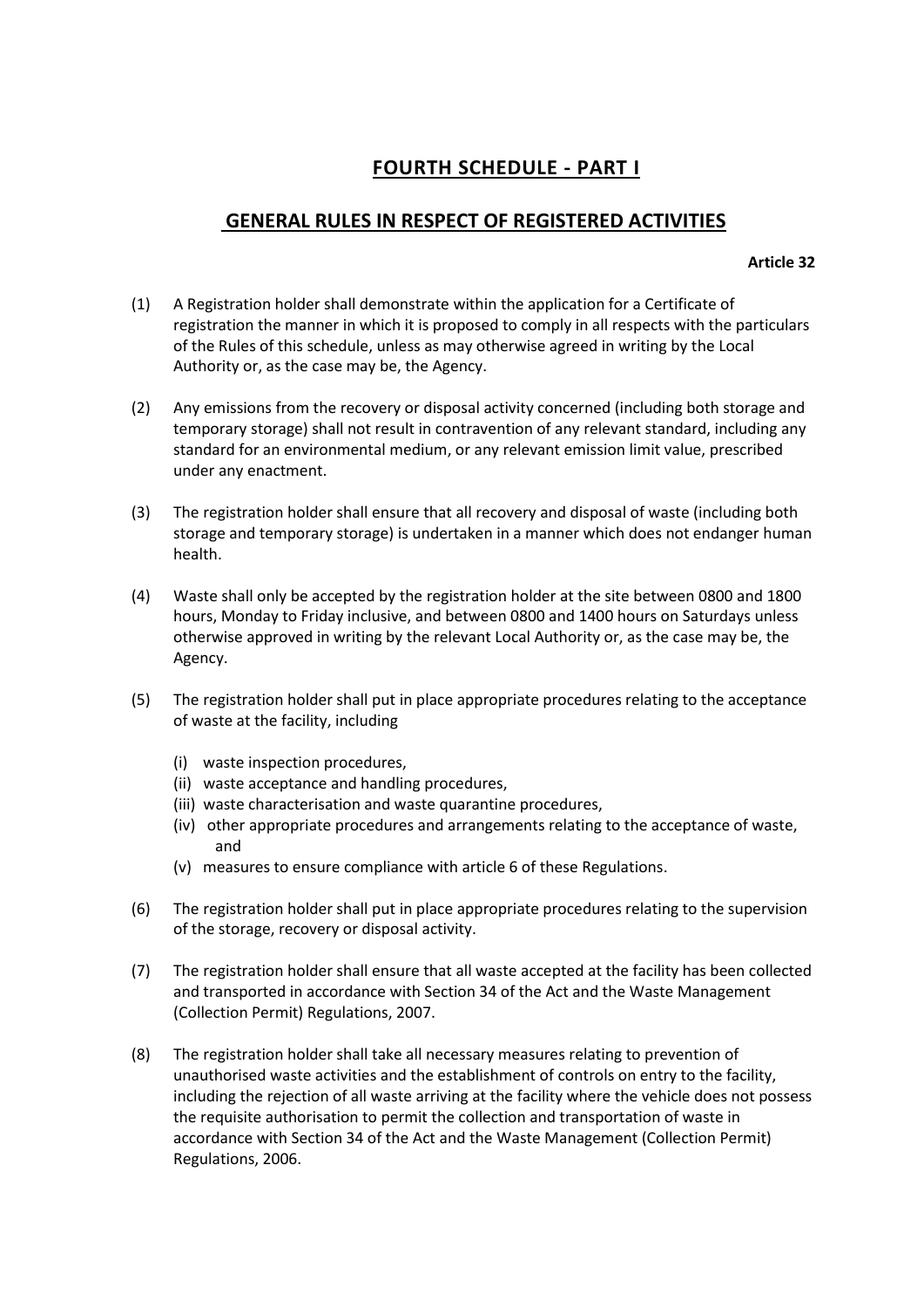- (9) The registration holder shall conduct, document and maintain an assessment of the risk of environmental pollution, having regard to the types of the wastes to be accepted and the nature of the activity being undertaken at the facility.
- (10) The registration holder shall take preventative measures to ensure that the activity is carried out in a manner which does not have any adverse effect on drainage of lands, watercourses, shallow wells, bored wells, raw water intakes or other sources of water supply, public and private roads or footways.
- (11) In the case of an activity involving the storage or temporary storage of waste, the registration holder shall establish the necessary measures to ensure the secure and safe storage of the wastes, including appropriately designed storage locations and containment arrangements.
- (12) The registration holder shall take all necessary measures to ensure compliance with all legal obligations pertaining to the carrying on of the activity or activities at the facility.
- (13) The registration holder shall take preventative measures to ensure that the activity does not result in unreasonable noise, dust, grit and other nuisances, which would result in the impairment of, or significant interference with, the amenities or the environment beyond the site boundary.
- (14) The registration holder, if requested by the Agency or relevant Local Authority, shall provide detailed written reports on investigations and monitoring of the activities and related ancillary matters.
- (15) The registration holder shall maintain a register in relation to the activity to which the certificate of registration relates, which shall be available for inspection by the Local Authority, which details:
	- (a) the dates, time of arrivals and quantities of each waste consignment (by European Waste Catalogue code(s) and description(s) pursuant to Commission Decision 2001/118/EC of 16 January 2001 or subsequent amendments) delivered to the facility,
	- (b) names of the carriers, including details of vehicle registrations and waste collection permits numbers,
	- (c) origin of waste delivered,
	- (d) quantities and composition of wastes rejected at the facility, and
	- (e) quantities, composition and destination of waste consigned for onward transport from the facility.
- (16) The registration holder shall compile and maintain records in a format agreed with the Local Authority or, as the case may be, the Agency in respect of the particulars of the summary information contained in the register established in accordance with Rule (15), for a period of not less than 7 years.
- (17) The registration holder shall immediately notify the relevant Local Authority or, as the case may be, the Agency of any incident arising from the activity, which:
	- (a) has the potential for contamination of surface or ground water, or
	- (b) poses an environmental threat to air or land.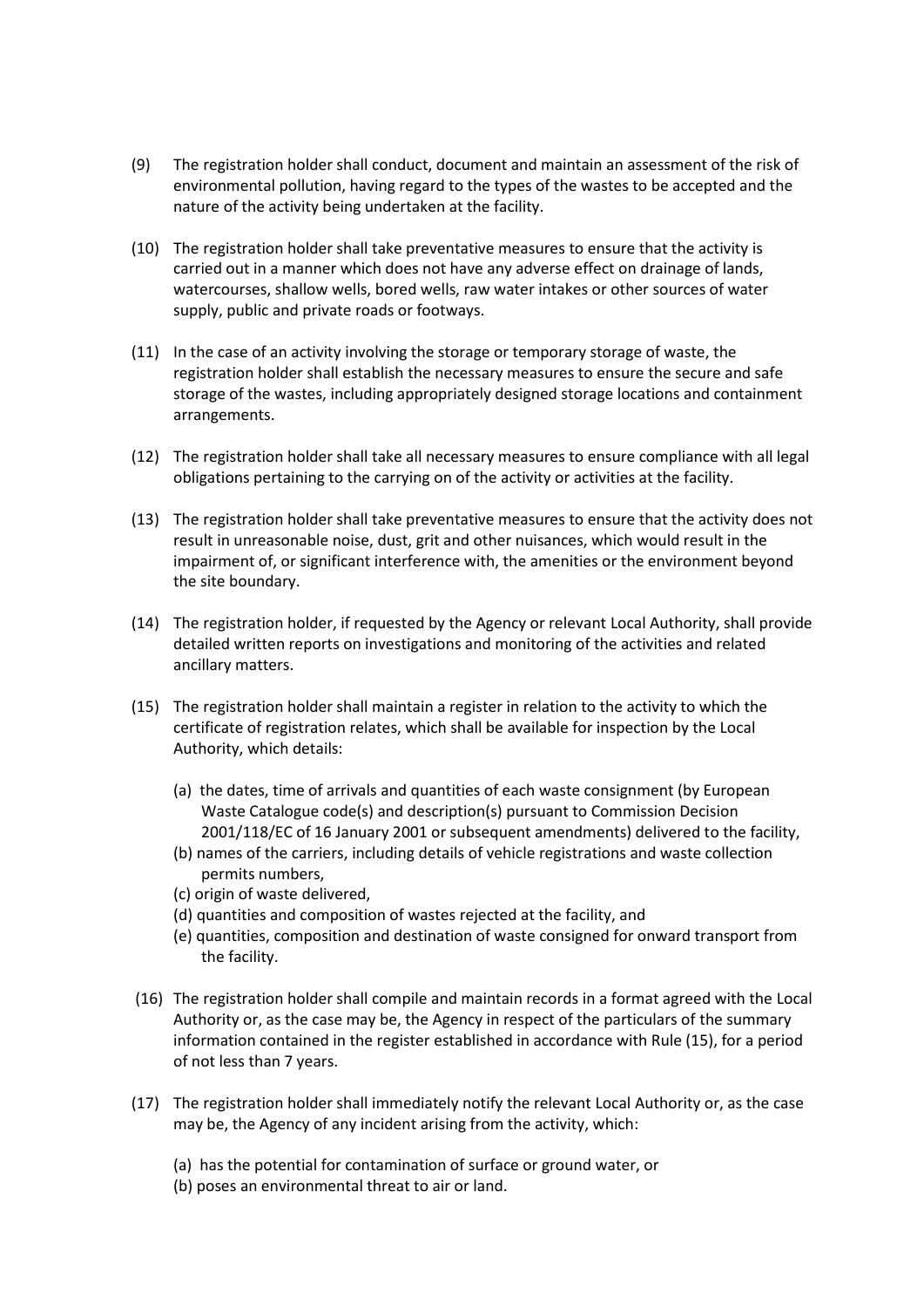- (18) As part of the notification process, the operator shall include, within the 24 hours of any such incident occurring, details as to -
	- (a) the date and time of the incident,
	- (b) details of the incident,
	- (c) evaluation of the pollution caused, and
	- (d) remedial corrective measures undertaken or to be undertaken, including details of preventative measures.
- (19) Not later than the 28th day of February in each year, the registration holder shall furnish to the Local Authority or, as the case may be, the Agency in such form as may be agreed, an Annual Environmental Report containing summary information in relation the preceding calendar year or part thereof as the case may be, in respect of the activities to which the Certificate of registration relates and giving particulars of the manner in which the Rules specified in this schedule have been implemented.
- (20) The registration holder shall also comply with any additional rules for the management of particular streams of waste:

Part II: Waste Electrical and Electronic Equipment Facilities, Part III: Refrigerant Gas, Halon and Fluorinated Greenhouse Gas Facilities, Part IV: Organic Waste Composting Facilities, Part V: Spreading of Organic Waste on Land, and Part VI: Storage of Immobilised Vehicles.

#### **PART II**

#### **ADDITIONAL RULES FOR WASTE ELECTRICAL AND ELECTRONIC EQUIPMENT FACILITIES**

- (1) The registration holder shall comply with all requirements of the Waste Management (Waste Electrical and Electronic Equipment) Regulations, 2005 (S.I. No. 340 of 2005), subject to any amendment that may be made to those regulations from time to time.
- (2) The registration holder shall establish the provenance of WEEE deposited (e.g. deposited on behalf of a collective compliance scheme approved for the management of WEEE, a self complying producer of electrical and electrical equipment, a business end user etc.).
- (3) The registration holder shall forward details of the source of household WEEE deposited at a waste facility on behalf of a person (other than a collective compliance scheme approved for the management of WEEE or a self complying producer of electrical and electrical equipment or a householder depositing a quantity of household WEEE similar to that arising in a single household), together with details of the person depositing the WEEE to the Local Aauthorities in the functional area or areas where the –
	- (a) waste facility is located,
	- (b) person depositing the WEEE has his or her place of business and if not a business his or her place of residence, and
	- (c) source of the household WEEE concerned has his or her place of business and if not a business his or her place of residence.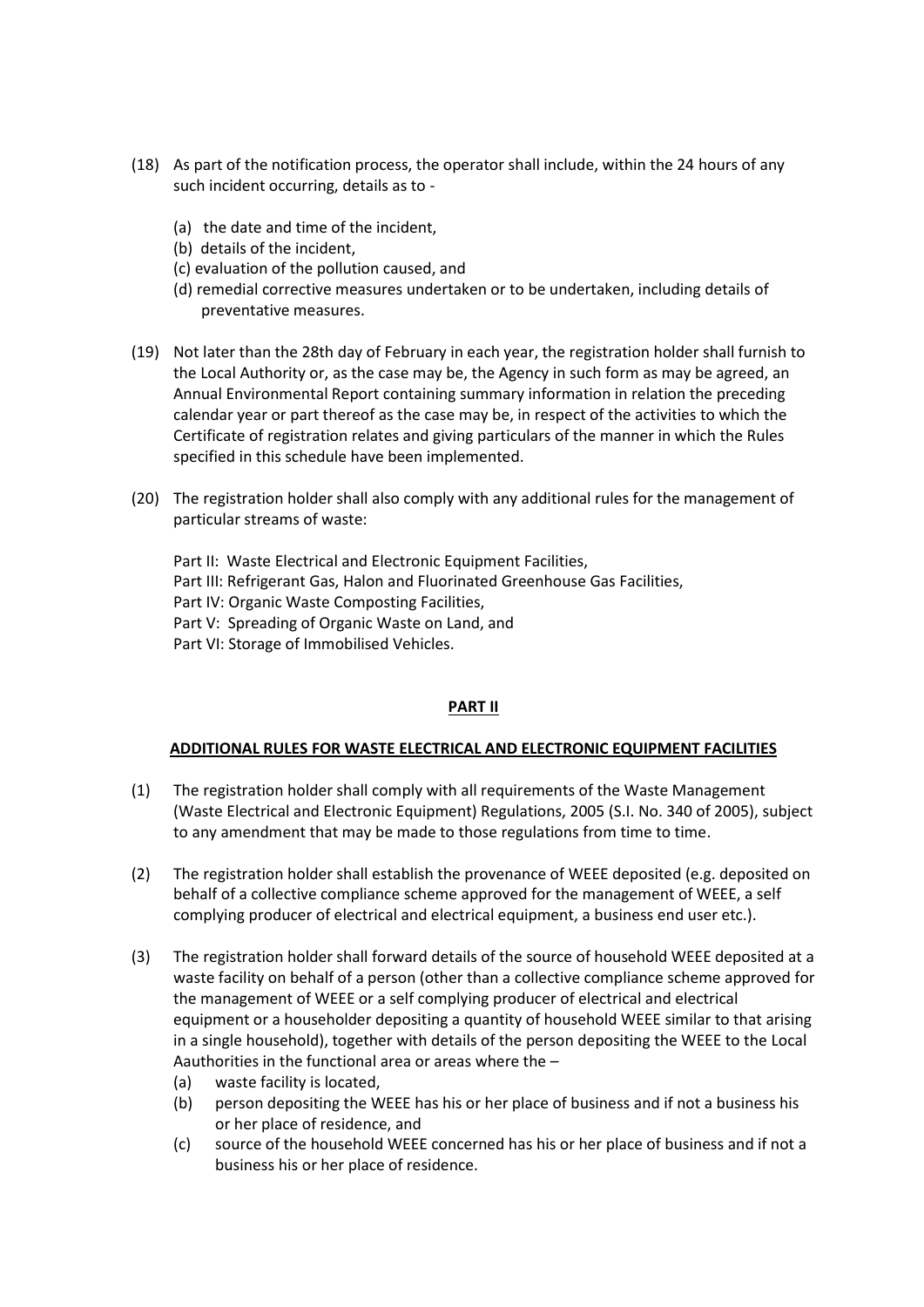#### **PART III**

### **ADDITIONAL RULES FOR FACILITIES ACCEPTING WASTE, RETURNED OR RECOVERED REFRIGERANT GASES IN REFRIGERANT CONTAINERS OR WASTE, RETURNED, OR RECOVERED HALONS IN HALON CONTAINERS OR WASTE, RETURNED OR RECOVERED FLUORINATED GREENHOUSE GASES IN FLUORINATED GREENHOUSE GAS CONTAINERS**

- (1) In the case of the temporary storage of waste, returned or recovered refrigerant gases in refrigerant containers or waste, returned or recovered halons in halon containers or waste returned or recovered Fluorinated Greenhouse Gases in Fluorinated Greenhouse Gas Containers the operator shall take all necessary measures to ensure that the handling and controlled storage of the containers is carried out in a manner that shall prevent the leakage or venting of the gases to the atmosphere.
- (2) In the case of temporary storage at the facility:
	- (a) each container should be consigned for onward transport to an authorised facility for appropriate recycling, reclamation or disposal in accordance with the relevant legislative requirements for the specific gas type,
	- (b) there should be no mixing of refrigerant gases or the transfer of individual types of refrigerant gas from one cylinder to another to facilitate bulking for onward transportation,
	- (c) there should be no mixing of halons or the transfer of halons from one cylinder to another to facilitate bulking for onward transportation,
	- (d) there should be no mixing of fluorinated greenhouse gases or the transfer of fluorinated greenhouse gases from one cylinder to another to facilitate bulking for onward transportation.

#### **PART IV**

#### **ADDITIONAL RULES FOR COMPOSTING FACILITIES**

The registration holder shall comply with all requirements of –

- (1) the Animal By-products Regulation (EC) No. 1774/2002 of 3 October 2002,
- (2) Diseases of Animals Act, 1966 (Prohibition on the Use of Swill) Order 2001 (S.I. No. 597 of 2001),
- (3) Diseases of Animals Act, 1966 (Transmissible Spongiform Encephalopathies) (Meat and Bone Meal and Poultry Offal) Order 2002 (S.I. No. 551 of 2002),
- (4) Waste Management (Use of Sewage Sludge in Agriculture) Regulations, 1998 (S.I. No. 148 of 1998), as amended by Waste Management (Sewage Sludge in Agriculture) (Amendment) Regulations 2001 (S.I. No. 267 of 2001,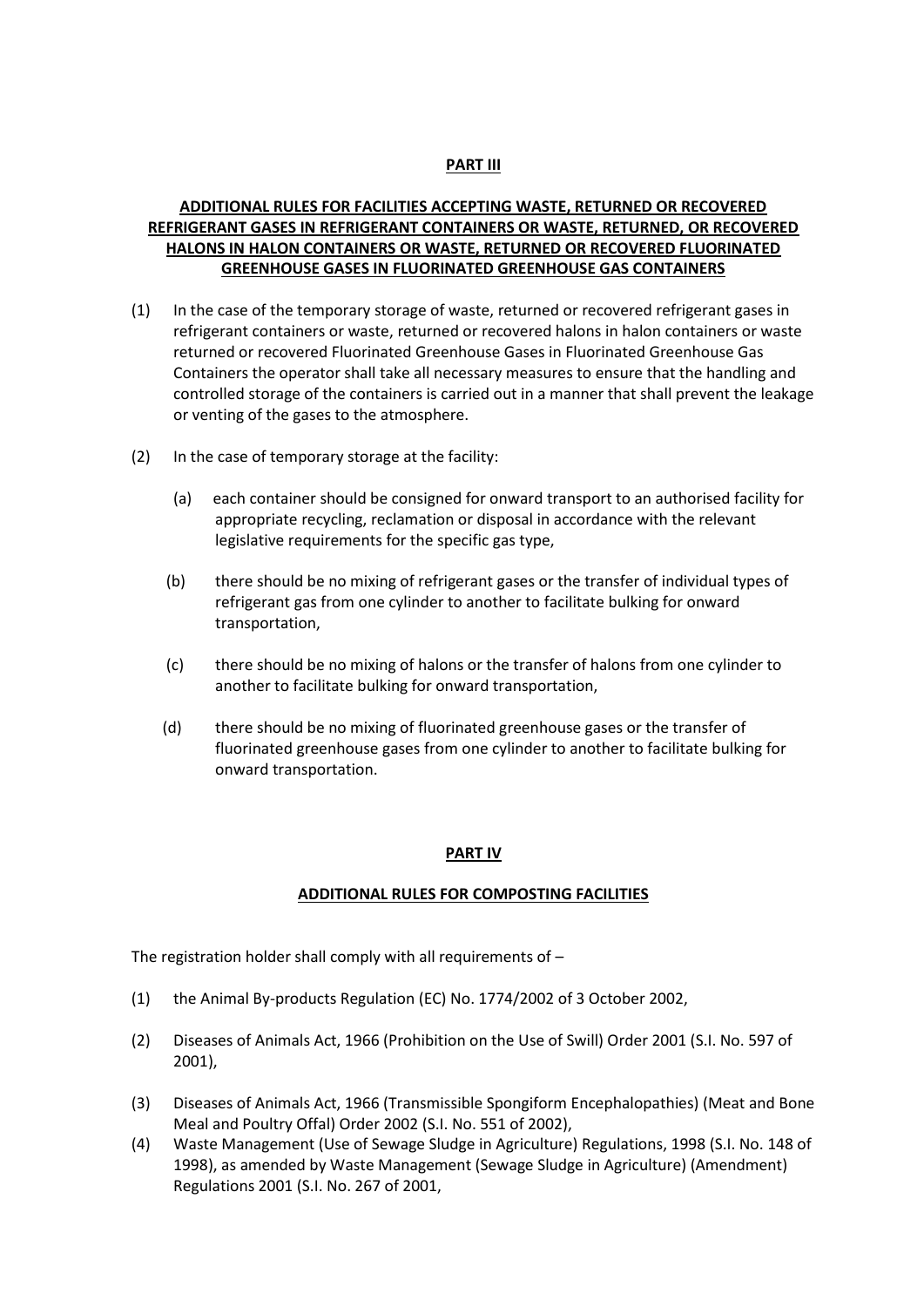- (5) European Communities (Transmissible Spongiform Encephalopathies and Animal Byproducts) Regulations 2006 (S.I. No. 612 of 2006), and
- (6) Diseases of Animals Act 2006 (Transmissible Spongiform Encephalopathies) (Fertilisers & Soil Improvers) Order 2006 (S.I. No. 615 of 2006),

subject to any amendment that may be made to those regulations from time to time.

#### **PART V**

#### **ADDITIONAL RULES FOR SPREADING OF ORGANIC WASTE ON LAND**

- (1) The spreading of organic waste on land shall be confined to the application of compost derived from source segregated municipal waste, spent mushroom compost and sewage sludge used for non-agricultural purposes
- (2) The registration holder shall comply with all requirements of
	- (a) the Animal By-products Regulation (EC) No. 1774/2002 of 3 October 2002, and
	- (b) Diseases of Animals Act, 1966 (Prohibition on the Use of Swill) Order 2001 (S.I. No. 597 of 2001),
	- (c) Diseases of Animals Act, 1966 (Transmissible Spongiform Encephalopathies) (Meat and Bone Meal and Poultry Offal) Order 2002 (S.I. No. 551 of 2002),
	- (d) European Communities (Transmissible Spongiform Encephalopathies and Animal Byproducts) Regulations 2006 (S.I. No. 612 of 2006), and
	- (e) Diseases of Animals Act 2006 (Transmissible Spongiform Encephalopathies)(Fertilisers & Soil Improvers) Order 2006 (S.I. No. 615 of 2006)

Subject to any amendment that may be made to those regulations from time to time.

#### **PART VI**

#### **ADDITIONAL RULES FOR STORAGE OF IMMOBILISED VEHICLES**

In circumstances where the condition of an immobilised vehicle is considered to represent a threat to the environment, the registration holder shall comply with the storage requirements set out within the second schedule of the Waste Management (End-of-Life Vehicles) Regulations 2006 (S.I. No. 282 of 2006), subject to any amendment that may be made to those regulations from time to time.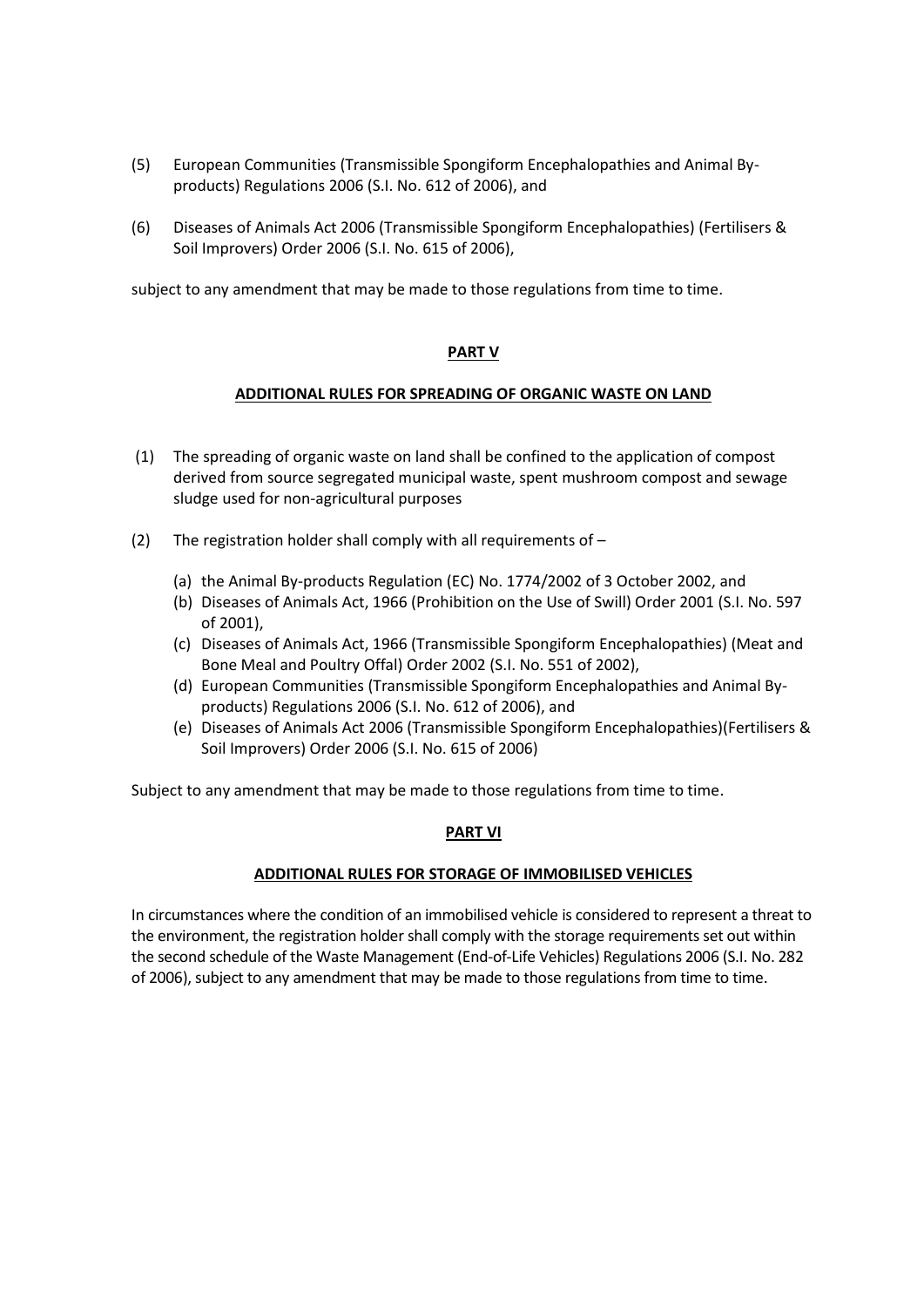# **ADDITIONAL DOCUMENTS TO BE INCLUDED**

Documents and information which must be supplied with the application are presented in the following checklist (which is also included with the Application form)

| <b>Additional Documentation to be submitted with Application</b>                                                                                                                                                                                                                                                                                                                                                                                                                                                                                                                                                                                                                                | <b>Article</b>               | <b>Required</b>                                         |
|-------------------------------------------------------------------------------------------------------------------------------------------------------------------------------------------------------------------------------------------------------------------------------------------------------------------------------------------------------------------------------------------------------------------------------------------------------------------------------------------------------------------------------------------------------------------------------------------------------------------------------------------------------------------------------------------------|------------------------------|---------------------------------------------------------|
| A copy of the relevant page from the newspaper(s) in which<br>notices in accordance with articles 7 and 8 have been<br>published.                                                                                                                                                                                                                                                                                                                                                                                                                                                                                                                                                               | 10(3)(a)                     | New Waste<br>Facility<br>Permit<br>Application<br>only  |
| A copy of the text of the notices erected or fixed in accordance<br>with articles 7 & 8 must also be supplied.                                                                                                                                                                                                                                                                                                                                                                                                                                                                                                                                                                                  | 10(3)(b)                     | New Waste<br>Facility<br>Permit<br>Application<br>only  |
| Details of any court hearing, case, nature of the offence and<br>any penalty or requirements imposed by the court.                                                                                                                                                                                                                                                                                                                                                                                                                                                                                                                                                                              | 10(1)                        | All<br>Applications                                     |
| Where the applicant is a person or partnership, include details<br>of any such conviction where the person or partner was at any<br>time within the last 10 years prior to this application, a director,<br>manager, company secretary or similar officer for a body<br>corporate                                                                                                                                                                                                                                                                                                                                                                                                               | 10(1)                        | All<br>Applications                                     |
| Site location plan, with clearly marked site boundaries in red,<br>and North point indicated, Ordnance survey reference sheet<br>number(s), the site elevation with reference to the ordnance<br>datum used must be included                                                                                                                                                                                                                                                                                                                                                                                                                                                                    | 10(3)(c)                     | All<br>Applications                                     |
| Proposed site layout must be included, with the North point<br>indicated and site dimensions in metres. This plan should<br>include all necessary monitoring and sampling point locations,<br>and any emission point(s) clearly marked. There should be a<br>clearly legible key for the identification of the relevant points.<br>Ordnance survey reference sheet number(s), the site elevation<br>with reference to the ordnance datum used must be included.<br>All maps/drawings/plans must be no larger than A3 size and<br>scaled appropriately such that they are clearly legible. In<br>exceptional circumstances, where A3 is considered<br>inadequate, a larger size may be requested | $10(3)(c)$ (ii)<br>and (iii) | All<br>Applications                                     |
| An additional copy of the site location plan, detailing the site<br>boundary in red, with the locations of the notice erected or<br>fixed in accordance with article 8 clearly marked on it.                                                                                                                                                                                                                                                                                                                                                                                                                                                                                                    | $10(3)(c)$ & (i)             | New Waste<br>Facility<br>Permit<br>Applications<br>Only |
| A copy of the current tax clearance / C2 certificate issued to<br>the applicant(s) by the Revenue Commissioners, or appropriate<br>certificate from the relevant tax authority for non-domiciled<br>applicants.                                                                                                                                                                                                                                                                                                                                                                                                                                                                                 | 10(3)(d)                     | All<br>Applications                                     |
| Where applicable, a copy of proof of the company registration<br>and trade name must be supplied.                                                                                                                                                                                                                                                                                                                                                                                                                                                                                                                                                                                               | 10(3)(e)                     | All<br>Applications                                     |
| The correct application fee in accordance with article 42 and as<br>specified in the fifth schedule of the Regulations.                                                                                                                                                                                                                                                                                                                                                                                                                                                                                                                                                                         | 10(3)(f)                     | All<br>Applications                                     |